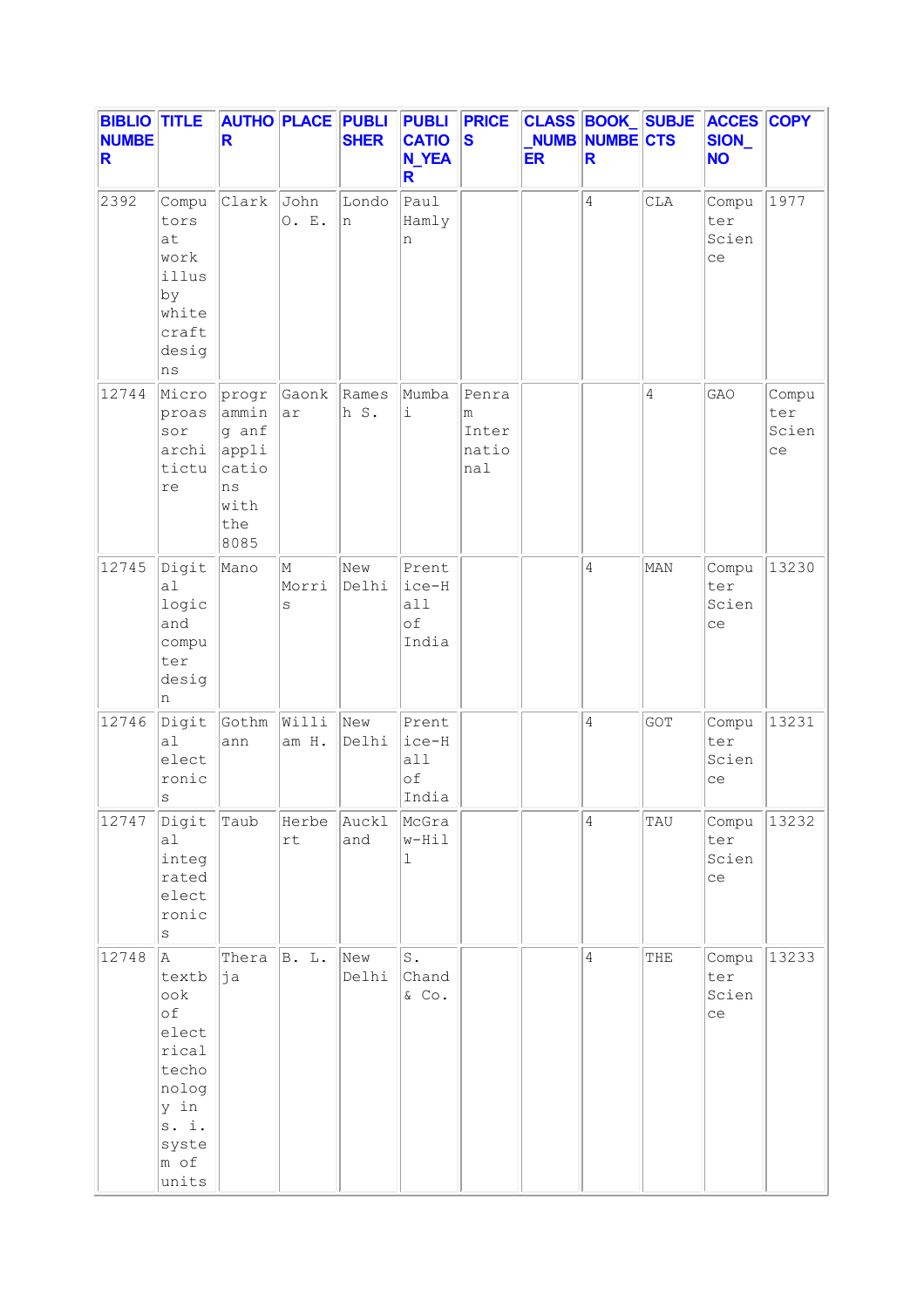| 12749 | A<br>textb<br>ook<br>of<br>elect<br>rical<br>techo<br>nolog<br>y in<br>s. i.<br>syste<br>m of<br>units   | Thera<br>þja           | B. L.         | New<br>Delhi | $\texttt{S}$ .<br>Chand<br>$&$ Co.  |  | $\overline{4}$ | THE | Compu<br>ter<br>Scien<br>ce | 13234 |
|-------|----------------------------------------------------------------------------------------------------------|------------------------|---------------|--------------|-------------------------------------|--|----------------|-----|-----------------------------|-------|
| 12750 | la.<br>textb<br>ook<br>of<br>elect<br>rical<br>techo<br>nolog<br>y in<br>s. i.<br>syste<br>m of<br>units | Thera<br>∣ja           | B. L.         | New<br>Delhi | $\mathtt{S}$ .<br>Chand<br>$&$ Co.  |  | 4              | THE | Compu<br>ter<br>Scien<br>ce | 13235 |
| 12751 | A<br>textb<br>ook<br>of<br>elect<br>rical<br>techo<br>nolog<br>y in<br>s. i.<br>syste<br>m of<br>units   | Thera<br>ja            | B. L.         | New<br>Delhi | $\mathtt{S}$ .<br>Chand<br>$\&$ Co. |  | $\overline{4}$ | THE | Compu<br>ter<br>Scien<br>ce | 13236 |
| 12890 | Artif<br>icial<br>intel<br>ligen<br>ce                                                                   | Rich                   | Elain<br>e    | New<br>Delhi | Tata<br>McGra<br>$W -$<br>Hill      |  | $\sqrt{4}$     | RIC | Compu<br>ter<br>Scien<br>ce | 13375 |
| 12891 | Datab<br>ase<br>manag<br>emet<br>syste<br>ms                                                             | Majum<br>dar           | Arun<br>Kumar | New<br>Delhi | Tata<br>McGra<br>$W -$<br>Hill      |  | $\overline{4}$ | MAJ | Compu<br>ter<br>Scien<br>ce | 13376 |
| 12892 | Digit<br>a <sub>l</sub><br>compu<br>ter<br>elect<br>ronic<br>$\rm s$                                     | Mavin Aller<br>$\circ$ | t P.          | New<br>Delhi | Tata<br>McGra<br>$W -$<br>Hill      |  | $\overline{4}$ | MAV | Compu<br>ter<br>Scien<br>ce | 13377 |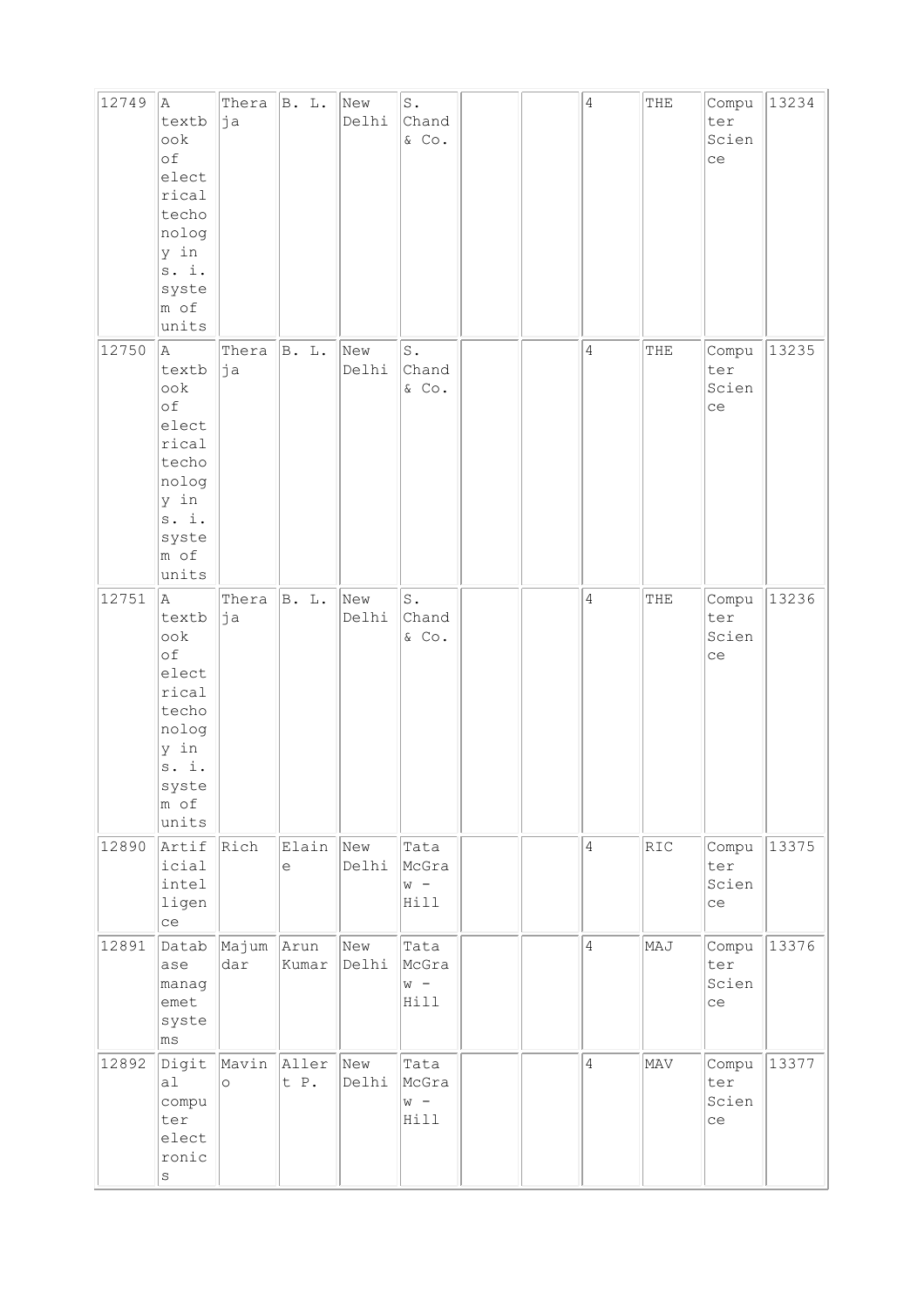| 12893 | Intro<br>ducti<br>on to<br>compu<br>ters                                                          | Norto<br>n    | Peter                   | New<br>Delhi | Tata<br>McGra<br>$W -$<br>Hill |  | $\sqrt{4}$     | NOR | Compu<br>ter<br>Scien<br>ce | 13378 |
|-------|---------------------------------------------------------------------------------------------------|---------------|-------------------------|--------------|--------------------------------|--|----------------|-----|-----------------------------|-------|
| 12894 | Micro<br>proce<br>ssors<br>and<br>inter<br>facin<br>g:<br>progr<br>ammin<br>g and<br>hardw<br>are | Hall          | Dougl<br>as V.          | New<br>Delhi | Tata<br>McGra<br>$W -$<br>Hill |  | $\overline{4}$ | HAL | Compu<br>ter<br>Scien<br>ce | 13379 |
| 12895 | Windo<br>ws 95<br>for<br>busy<br>peopl<br>е                                                       | Mansf<br>ield | Ron.                    | New<br>Delhi | Tata<br>McGra<br>$W -$<br>Hill |  | $\overline{4}$ | MAN | Compu<br>ter<br>Scien<br>ce | 13380 |
| 12896 | Theor<br>y and<br>probl<br>ems<br>of<br>progr<br>ammin<br>g<br>with<br>basic                      | Gottf<br>ried | Byron<br>$\mathtt{S}$ . | New<br>Delhi | Tata<br>McGra<br>$W -$<br>Hill |  | 4              | GOT | Compu<br>ter<br>Scien<br>ce | 13381 |
| 12897 | Theor<br>y and<br>probl<br>ems<br>of<br>progr<br>ammin<br>g<br>with<br>$\mathtt{C}$ .             | Gottf<br>ried | Byron<br>$\mathtt{S}$ . | New<br>Delhi | Tata<br>McGra<br>$W -$<br>Hill |  | $\overline{4}$ | GOT | Compu<br>ter<br>Scien<br>ce | 13382 |
| 12898 | Worki<br>ng in<br>micro<br>soft<br>offic<br>е                                                     | Mansf<br>ied  | Ron                     | New<br>Delhi | Tata<br>McGra<br>$W -$<br>Hill |  | $\overline{4}$ | MAN | Compu<br>ter<br>Scien<br>ce | 13383 |
| 12899 | The<br>inter<br>net<br>for<br>busy<br>peopl<br>$\mathrel{\mathop{\mathrm{e}}\nolimits}$           | Cruml<br>ish  | Chris<br>tian           | New<br>Delhi | Tata<br>McGra<br>$w -$<br>Hill |  | $\overline{4}$ | CRU | Compu<br>ter<br>Scien<br>ce | 13384 |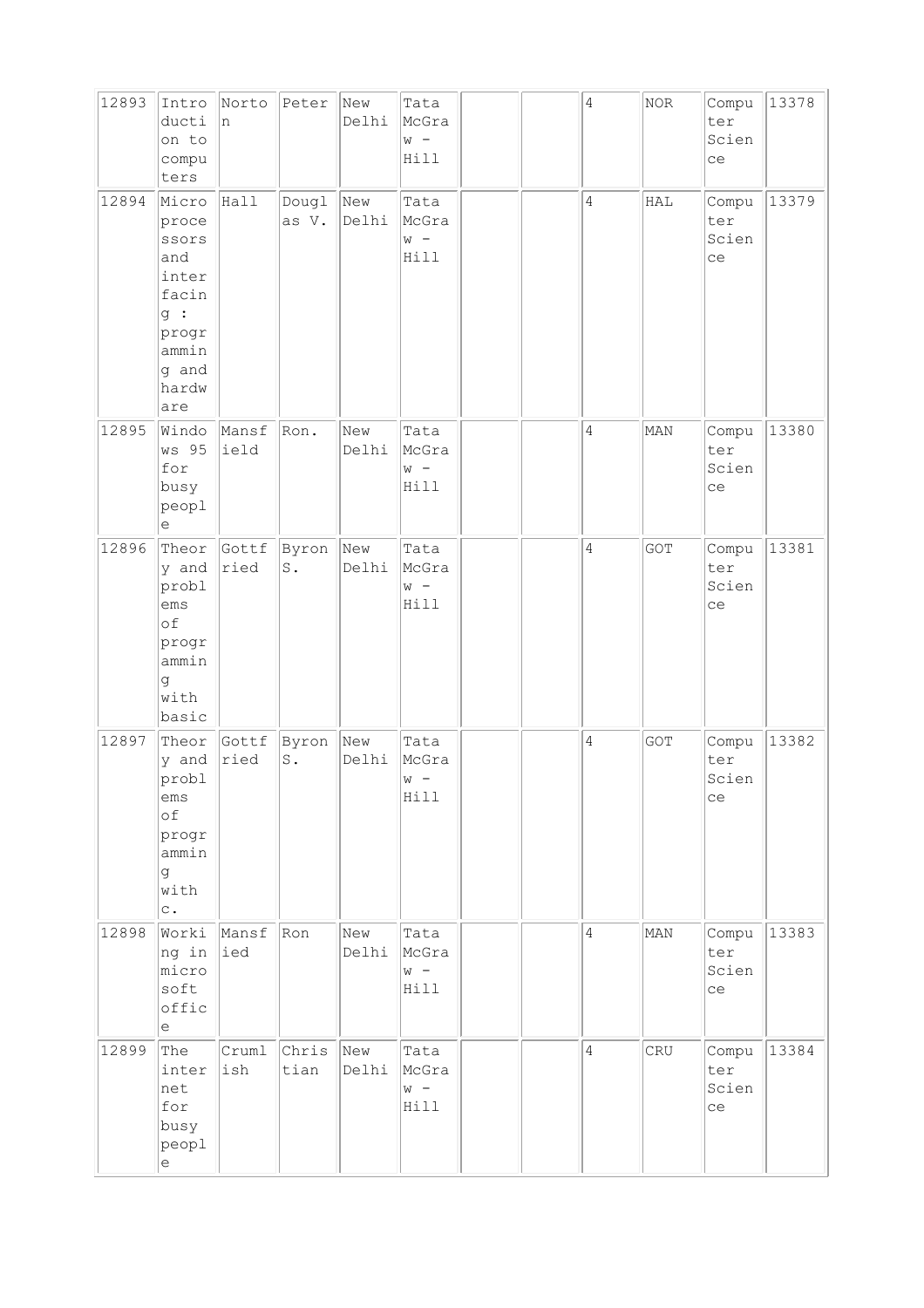| 12900 | Insid<br>е<br>clipp<br>er 5                                                                       | Lal                   | Vipul         | New<br>Delhi | Tata<br>McGra<br>$W -$<br>Hill                 |                                    | 4 | LAL | Compu<br>ter<br>Scien<br>ce | 13385                       |
|-------|---------------------------------------------------------------------------------------------------|-----------------------|---------------|--------------|------------------------------------------------|------------------------------------|---|-----|-----------------------------|-----------------------------|
| 13386 | Compu<br>ter<br>progr<br>ammin<br>g for<br>scien<br>ce<br>and<br>engin<br>eerin<br>g              | Bhiru<br>d            | L. L.         | New<br>Delhi | Oxfor<br>d &<br>IBH                            |                                    | 5 | BHI | Compu<br>ter<br>Scien<br>ce | 13872                       |
| 13559 | Visua<br>$\mathbb{I}$<br>basic<br>5<br>enirn<br>oment<br>prog.<br>& amp                           | appli                 | Elaso<br>n    | Alant        | New<br>Delhi                                   | Prent<br>ice-H<br>all              |   | 5   | ELA                         | Compu<br>ter<br>Scien<br>ce |
| 13560 | $C/c++$<br>progr<br>ammer<br>$^\prime$ s<br>guide                                                 | Pappa<br>S            | Chris<br>Η.   | New<br>Delhi | <b>BPB</b><br>Publi<br>catio<br>ns             |                                    | 5 | PAP | Compu<br>ter<br>Scien<br>ce | 14046                       |
| 13561 | Let<br>us c                                                                                       | Kanet<br>kar          | Yasha<br>yant | New<br>Delhi | <b>BPB</b><br>Publi<br>catio<br>ns             |                                    | 5 | KAN | Compu<br>ter<br>Scien<br>ce | 14047                       |
| 13562 | Foxpr<br>02.5<br>for<br>dos<br>& amp                                                              | windo<br>$_{\rm WS}$  | Taxal<br>i    | R. K.        | New<br>Delhi                                   | <b>BPB</b><br>Publi<br>catio<br>ns |   | 5   | TAX                         | Compu<br>ter<br>Scien<br>ce |
| 15096 | Funda<br>menta<br>ls of<br>compu<br>ter<br>syste<br>m and<br>progr<br>ammin<br>g<br>techn<br>ique | Mukho<br>padhy<br> ay | Asok<br>Kr.   | Kolka<br>ta  | kalim<br>ata<br>Pusta<br>kalay<br>a            |                                    | 5 | MUK | Compu<br>ter<br>Scien<br>ce | 15581                       |
| 15097 | Funda<br>menta<br>ls of<br>compu<br>ter<br>syste<br>m and<br>progr                                | Mukho<br>padhy<br>ay  | Asok<br>Kr.   | Kolka<br>ta  | Kalim<br>ata<br>Pusta<br>kalay<br>$\mathsf{a}$ |                                    | 5 | MUK | Compu<br>ter<br>Scien<br>ce | 15582                       |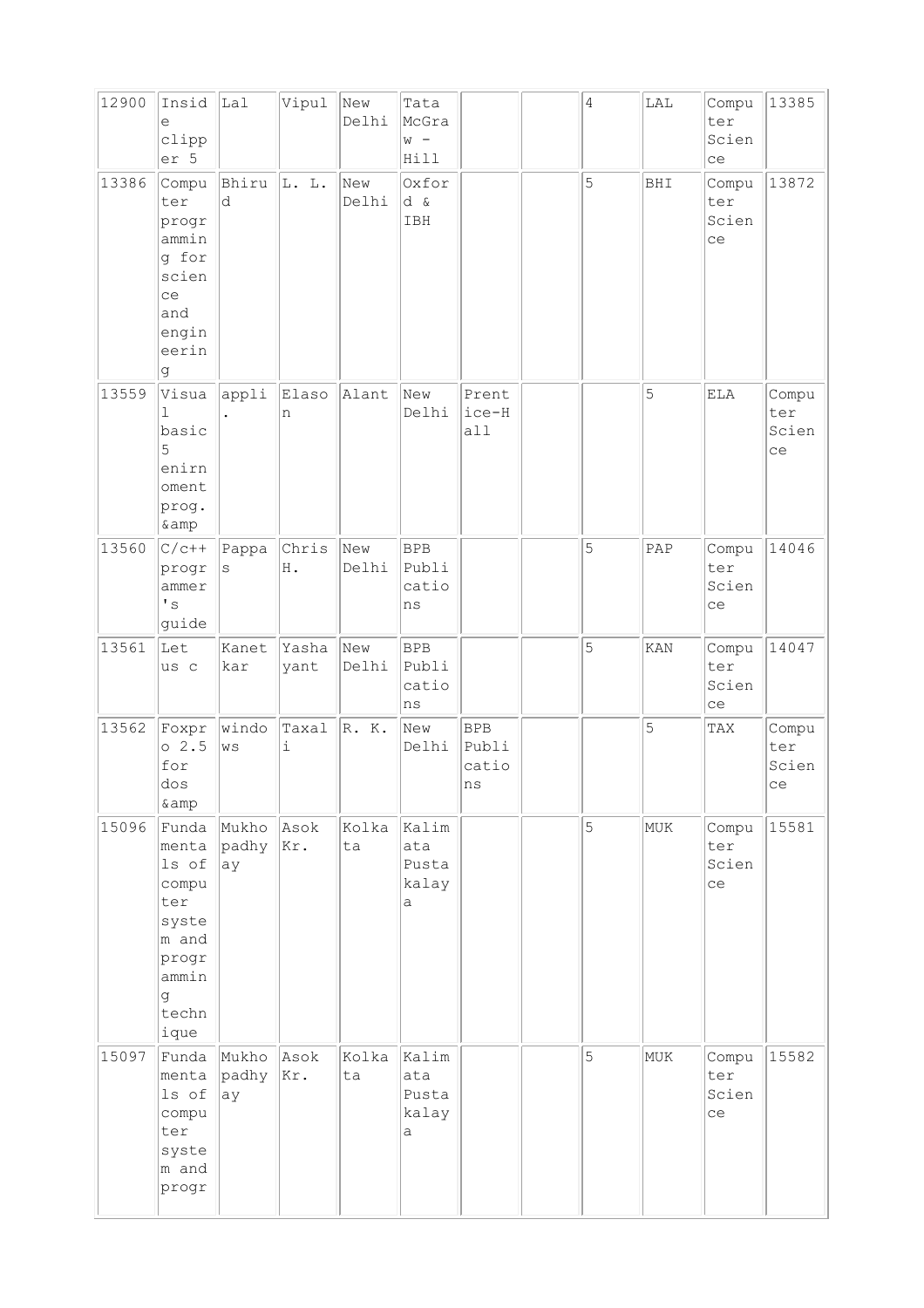|       | ammin<br>g                                                            |                            |                              |                       |                                       |                                      |                |                |                             |                             |
|-------|-----------------------------------------------------------------------|----------------------------|------------------------------|-----------------------|---------------------------------------|--------------------------------------|----------------|----------------|-----------------------------|-----------------------------|
|       | techn<br>ique                                                         |                            |                              |                       |                                       |                                      |                |                |                             |                             |
| 15098 | Netwo<br>rks                                                          | lines<br>and<br>field<br>S | Ryder                        | John<br>$\mathbb D$ . | New<br>Delhi                          | Prent<br>ice-H<br>a11<br>оf<br>India |                | 4              | RYD                         | Compu<br>ter<br>Scien<br>ce |
| 15099 | Netwo<br>rks                                                          | lines<br>and<br>field<br>S | Ryder                        | John<br>$\mathbb D$ . | New<br>Delhi                          | Prent<br>ice-H<br>a11<br>of<br>India |                | $\overline{4}$ | RYD                         | Compu<br>ter<br>Scien<br>ce |
| 15100 | Advan<br>ced<br>micro<br>proce<br>ssors<br>and<br>inter<br>facin<br>g | Ram                        | Badri                        | New<br>Delhi          | Tata<br>McGra<br>w-Hil<br>ı           |                                      | $\sqrt{4}$     | RAM            | Compu<br>ter<br>Scien<br>ce | 15585                       |
| 15101 | Advan<br>ced<br>micro<br>proce<br>ssors<br>and<br>inter<br>facin<br>g | Ram                        | Badri                        | New<br>Delhi          | Tata<br>McGra<br>$w-Hi1$<br>1         |                                      | $\overline{4}$ | RAM            | Compu<br>ter<br>Scien<br>ce | 15586                       |
| 15102 | Digit<br>a1<br>princ<br>iples<br>and<br>appli<br>catio<br>ns          | Malvi<br>no                | Alber<br>$\mathsf t$<br>Paul | New<br>Delhi          | Tata<br>McGra<br>w-Hil<br>$\mathbf 1$ |                                      | $\sqrt{4}$     | MAL            | Compu<br>ter<br>Scien<br>ce | 15587                       |
| 15103 | Digit<br>a1<br>princ<br>iples<br>and<br>appli<br>catio<br>ns          | Malvi<br> no               | Alber<br>$\mathsf t$<br>Paul | New<br>Delhi          | Tata<br>McGra<br>w-Hil<br>$\mathbf 1$ |                                      | $\overline{4}$ | MAL            | Compu<br>ter<br>Scien<br>ce | 15588                       |
| 15104 | Digit<br>a1<br>logic<br>and<br>compu<br>ter<br>desig<br>n             | Mano                       | M.<br>Morri<br>$\rm s$       | New<br>Delhi          | Prent<br>ice-H<br>all<br>of<br>India  |                                      | $\overline{4}$ | MAN            | Compu<br>ter<br>Scien<br>ce | 15589                       |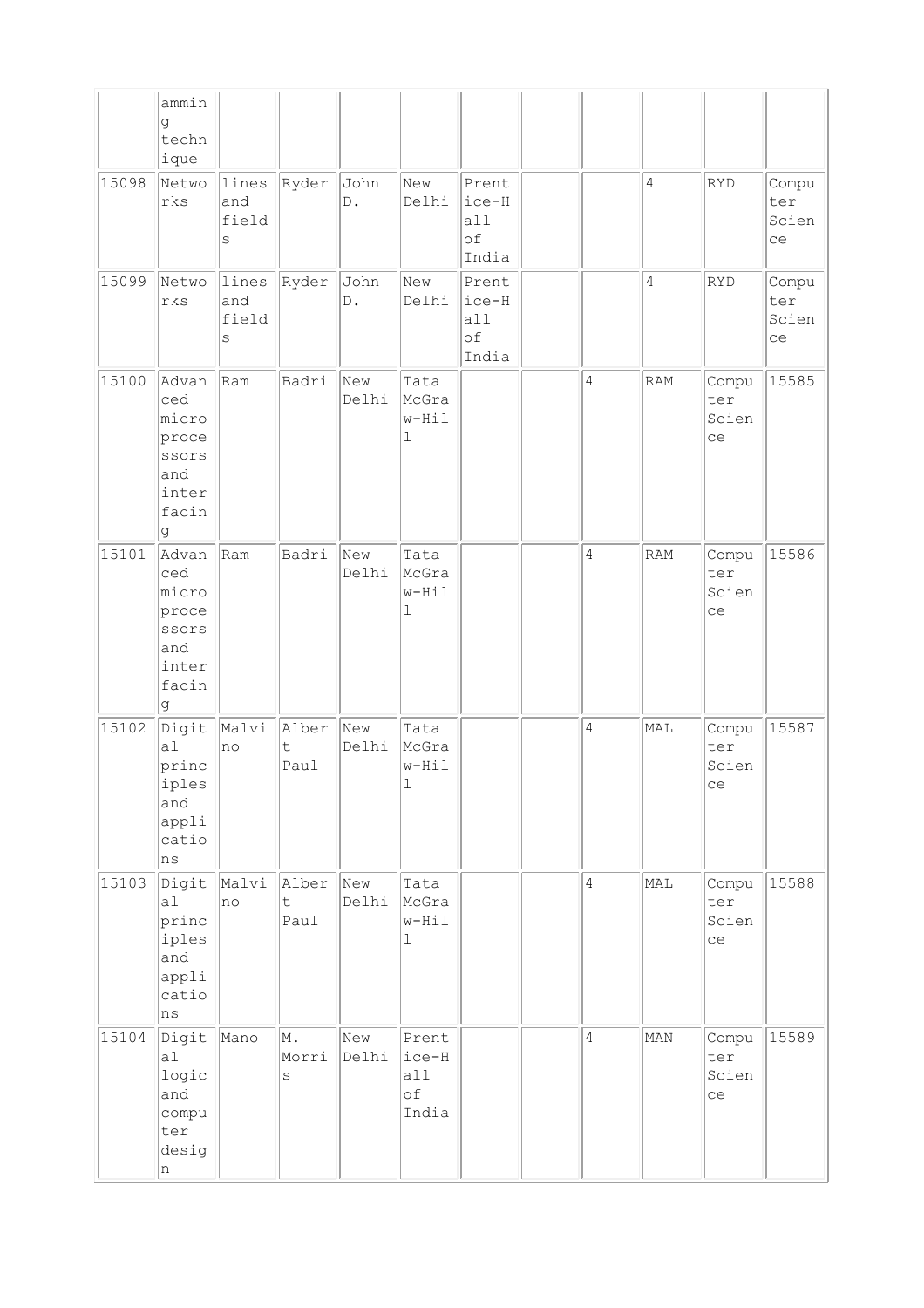| 15740 | An<br>intro<br>ducti<br>on to<br>datab<br>ase<br>syste<br>m                        | Date                   | C. J.            | New<br>Delhi | Pears<br>on<br>Educa<br>tion           |  | 5 | DATA       | Compu<br>ter<br>Scien<br>ce | 16225 |
|-------|------------------------------------------------------------------------------------|------------------------|------------------|--------------|----------------------------------------|--|---|------------|-----------------------------|-------|
| 15741 | Intro<br>ducti<br>on to<br>syste<br>ms<br>analy<br>sis<br>and<br>desig<br>n        | Hawry<br>szkie<br>wycz | Igor             | New<br>Delhi | Prent<br>ice-H<br>all<br>of<br>India   |  | 5 | <b>HAW</b> | Compu<br>ter<br>Scien<br>ce | 16226 |
| 15742 | Compu<br>ter<br>syste<br>m<br>archi<br>tectu<br>re                                 | Mano                   | M.<br>Morri<br>S | New<br>Delhi | Prent<br>ice-H<br>all<br>of<br>India   |  | 5 | MAN        | Compu<br>ter<br>Scien<br>ce | 16227 |
| 15743 | Compu<br>ter<br>progr<br>ammin<br>g in<br>$\mathop{\mathsf{C}}$                    | Rajar<br>aman          | V.               | New<br>Delhi | Prent<br>ice-H<br>all<br>оf<br>India   |  | 5 | RAJ        | Compu<br>ter<br>Scien<br>ce | 16228 |
| 15744 | Data<br>struc<br>tures<br>using<br>c and<br>$c++$                                  | Langs<br>am            | Yedid<br>yah     | New<br>Delhi | Prent<br>$ice-H$<br>all<br>of<br>India |  | 5 | LAN        | Compu<br>ter<br>Scien<br>ce | 16229 |
| 15745 | An<br>integ<br>rated<br>appro<br>ach<br>to<br>softw<br>are<br>engin<br>eerin<br>g. | Jalot<br>$\epsilon$    | Panka<br>j       | New<br>Delhi | Naros<br>a<br>Pub.<br>House            |  | 5 | JAL        | Compu<br>ter<br>Scien<br>ce | 16230 |
| 15746 | Progr<br>ammin<br>g<br>with<br>ansi<br>and<br>trubo<br>$\mathtt{C}$                | Kamth<br>ane           | Ashok<br>N.      | New<br>Delhi | Pears<br>on<br>Educa<br>tion           |  | 5 | KAM        | Compu<br>ter<br>Scien<br>ce | 16231 |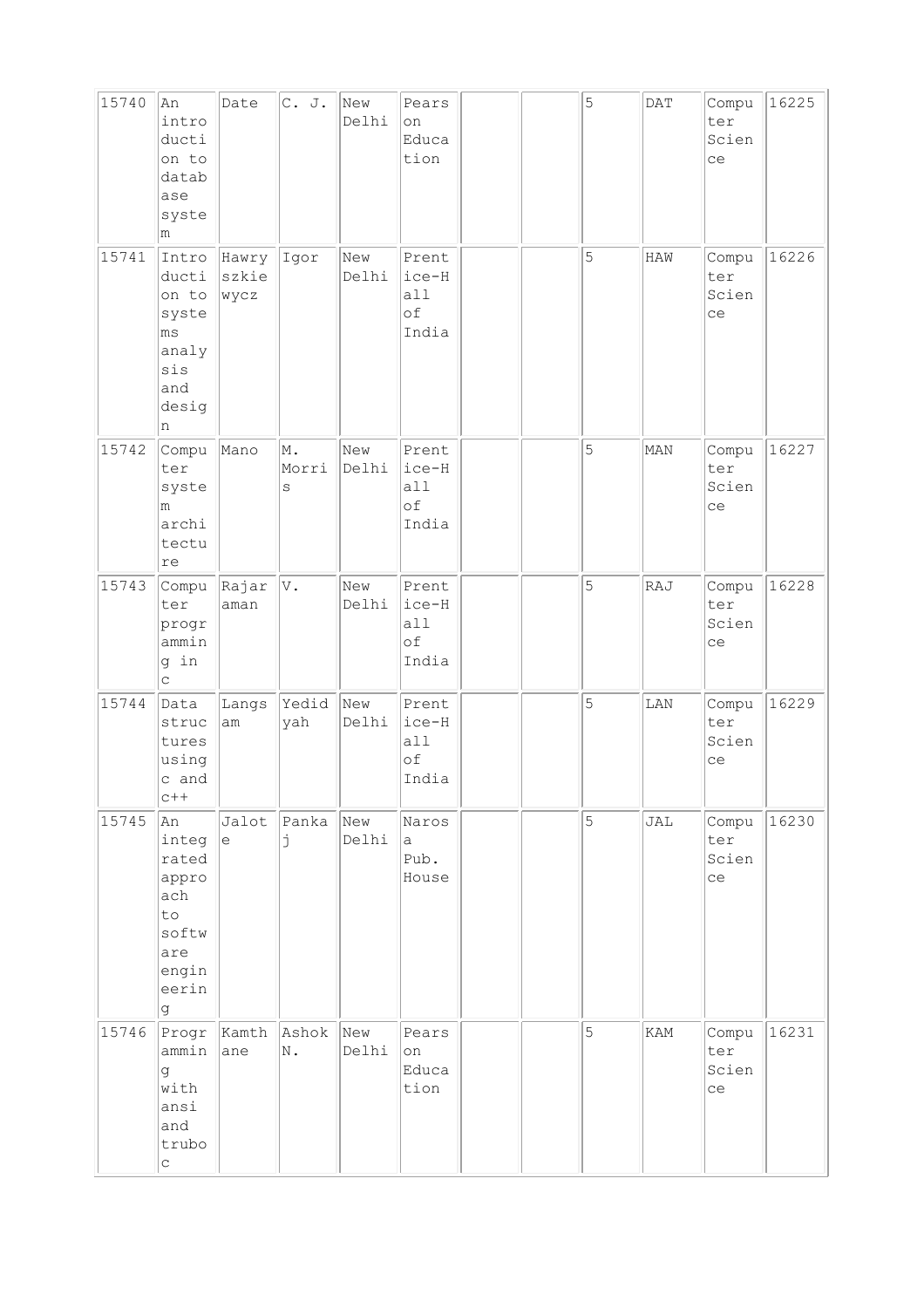| 15747 | Visua<br>ı<br>basic<br>6<br>progr<br>ammin<br>g:<br>black<br>book                                                | Holzn<br>er                       | Steve<br>n   | New<br>Delhi | Dream<br>tech<br>Press                               |  | 5 | HOL | Compu<br>ter<br>Scien<br>ce | 16232 |
|-------|------------------------------------------------------------------------------------------------------------------|-----------------------------------|--------------|--------------|------------------------------------------------------|--|---|-----|-----------------------------|-------|
| 15748 | Data<br>struc<br>tures<br>and<br>algor<br>ithms                                                                  | Kakde                             | $\circ$ . G. | New<br>Delhi | ISTE-<br>Learn<br>ing<br>Mater<br>ials<br>Centr<br>е |  | 5 | KAK | Compu<br>ter<br>Scien<br>ce | 16233 |
| 15749 | Comme<br>rcial<br>appli<br>catio<br>n<br>devel<br>opmen<br>t<br>using<br>oracl<br>e<br>devel<br>oper<br>2000     | Bayro<br>$\mathbf{S}\,\mathbf{S}$ | Ivan         | New<br>Delhi | B. P.<br><b>B</b> .<br>Publi<br>catio<br>ns          |  | 5 | BAY | Compu<br>ter<br>Scien<br>ce | 16234 |
| 15750 | Graph<br>theor<br>У<br>with<br>appli<br>catio<br>ns to<br>engin<br>eerin<br>g and<br>compu<br>ter<br>scien<br>ce | Deo                               | Narsi<br>ngh | New<br>Delhi | Prent<br>ice-H<br>all<br>оf<br>India                 |  | 5 | DEO | Compu<br>ter<br>Scien<br>ce | 16235 |
| 15751 | Compu<br>ter<br>organ<br>izati<br>on                                                                             | Hamac<br>her                      | Carl         | Boslo<br>n   | McGra<br>w-Hil<br>ı                                  |  | 5 | HAM | Compu<br>ter<br>Scien<br>ce | 16236 |
| 15752 | Eleme<br>nts<br>оf<br>discr<br>ete<br>mathe<br>matic<br>$\rm s$                                                  | Liu                               | C. L.        | New<br>Delhi | Tata<br>McGra<br>w-Hil<br>ı                          |  | 5 | LIU | Compu<br>ter<br>Scien<br>ce | 16237 |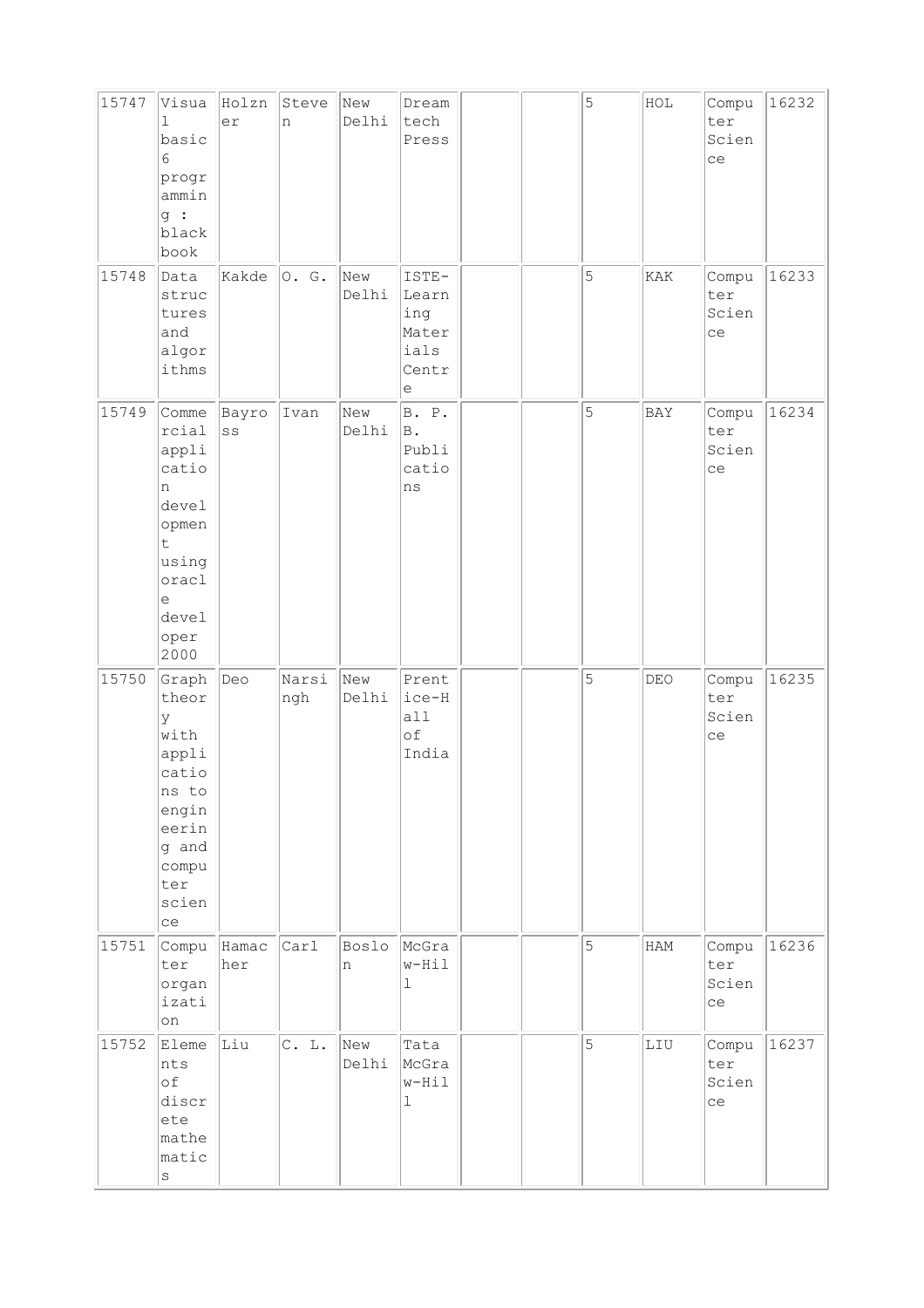| 15753 | Intro<br>ducti<br>on to<br>compu<br>ter<br>scien<br>ce :<br>an<br>algor<br>ithmi<br>$\mathsf{C}$<br>appro<br>ach | Tremb<br>lay             | Jean-<br>Paul    | New<br>Delhi          | Tata<br>McGra<br>w-Hil<br>$\mathbf 1$  |  | 5 | TRE | Compu<br>ter<br>Scien<br>ce | 16238 |
|-------|------------------------------------------------------------------------------------------------------------------|--------------------------|------------------|-----------------------|----------------------------------------|--|---|-----|-----------------------------|-------|
| 15754 | Digit<br>a1<br>logic<br>and<br>compu<br>ter<br>desig<br>n                                                        | Mano                     | M.<br>Morri<br>S | New<br>Delhi          | Prent<br> ice-H<br>all<br>оf<br>India  |  | 5 | MAN | Compu<br>ter<br>Scien<br>ce | 16239 |
| 15755 | Opera<br>ting<br>syste<br>m<br>conce<br>pts                                                                      | Silbe<br>$r$ scha<br> tz | Abrah<br>am      | Massa<br>chuse<br>tts | Addis<br>on-We<br>sley                 |  | 5 | SIL | Compu<br>ter<br>Scien<br>ce | 16240 |
| 15756 | An<br>intro<br>ducti<br>on of<br>forma<br>$\mathbf{1}$<br>langu<br>ages<br>and<br>autom<br>ata                   | Linz                     | Peter            | New<br>Delhi          | Naros<br>$\mathsf{a}$<br>Pub.<br>House |  | 5 | LIN | Compu<br>ter<br>Scien<br>ce | 16241 |
| 15757 | Fortr<br>an 77<br>and<br>numer<br>ical<br>metho<br>$\mathrm{d}\mathbf{s}$                                        | Yavie<br>$\Upsilon$      | c                | New<br>Delhi          | New<br>Age<br>Inter<br>natio<br>nal    |  | 5 | YAV | Compu<br>ter<br>Scien<br>ce | 16242 |
| 15758 | Data<br>struc<br>tures<br>using<br>c and<br>$c++$                                                                | Langs<br>am              | Yedid<br>yah     | New<br>Delhi          | Prent<br>ice-H<br>all<br>of<br>India   |  | 5 | LAN | Compu<br>ter<br>Scien<br>ce | 16243 |
| 15759 | The<br>desig<br>n and<br>analy<br>sis<br>of<br>compu                                                             | Aho                      | Alfre<br>d V     | New<br>Delhi          | Pears<br>on<br>Educa<br>tion           |  | 5 | AHO | Compu<br>ter<br>Scien<br>ce | 16244 |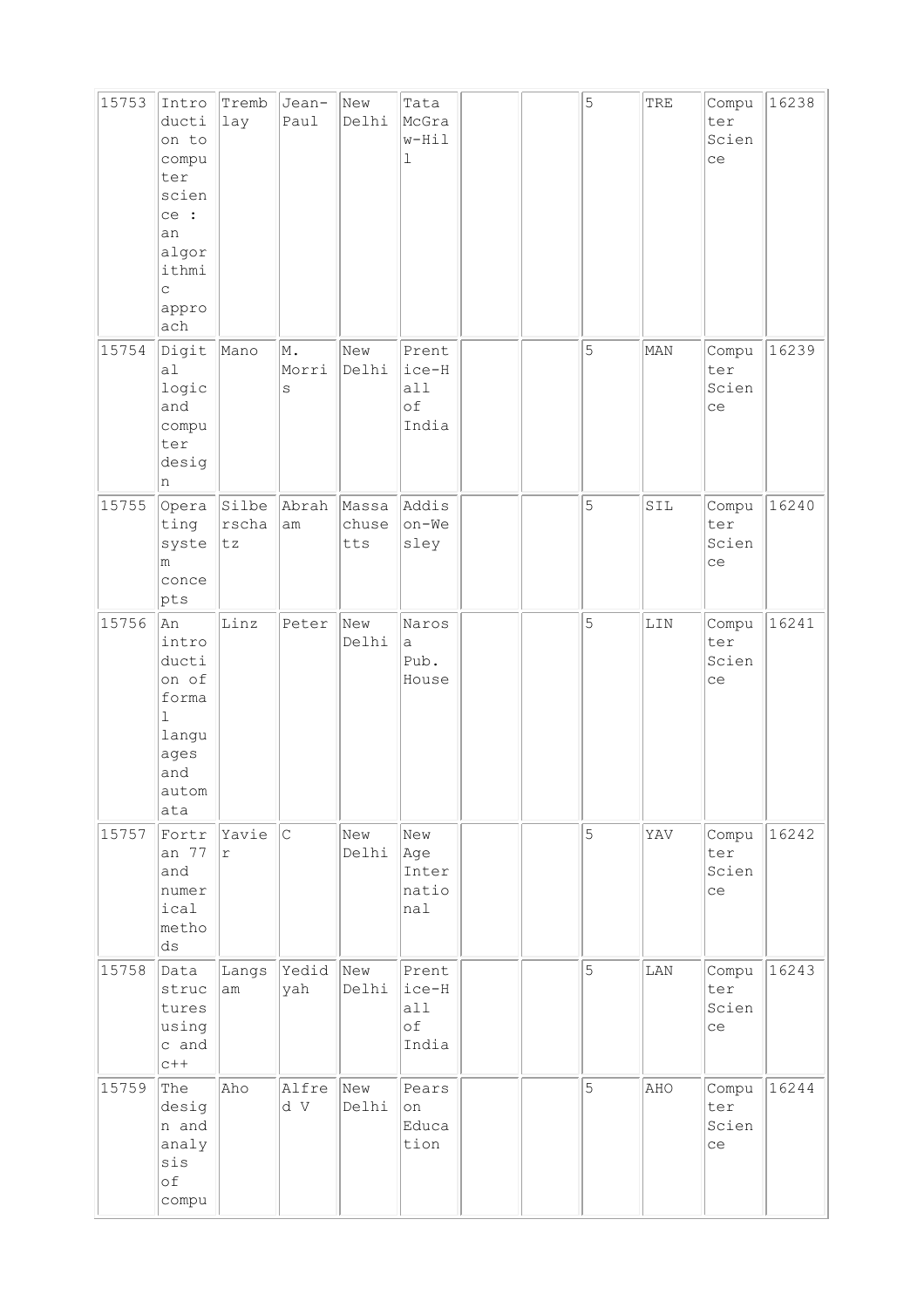|       | ter                                                                         |                        |                       |                    |                                      |   |     |                             |                             |           |
|-------|-----------------------------------------------------------------------------|------------------------|-----------------------|--------------------|--------------------------------------|---|-----|-----------------------------|-----------------------------|-----------|
|       | algor<br>ethms                                                              |                        |                       |                    |                                      |   |     |                             |                             |           |
| 15760 | Datab<br>ase<br>syste<br>m<br>conce<br>pts                                  | Silbe<br>rscha<br>t Z. | Bosto<br>In.          | McGra<br>W<br>Hill |                                      | 5 | SIL | Compu<br>ter<br>Scien<br>ce | 16245                       | $\vert$ 1 |
| 15761 | Opera<br>ting<br>syste<br>ms:<br>desig<br>n and<br>imple<br>menta<br>tion   | baum                   | Tanen Andre<br>w S.   | New<br>Delhi       | Prent<br>ice-H<br>all<br>оf<br>India |   | 5   | TAN                         | Compu<br>ter<br>Scien<br>ce | 16246     |
| 15762 | Progr<br>ammin<br>g in<br>ansic                                             | Balag<br>urusw<br>amy  | E.                    | New<br>Delhi       | Tata<br>McGra<br>w-Hil<br>ı          |   | 5   | BAL                         | Compu<br>ter<br>Scien<br>ce | 16247     |
| 15763 | Compu<br>ter<br>syste<br>m<br>archi<br>tectu<br>lre                         | Mano                   | M<br>Morri<br>$\rm s$ | New<br>Delhi       | Prent<br>ice-H<br>all<br>оf<br>India |   | 5   | MAN                         | Compu<br>ter<br>Scien<br>ce | 16248     |
| 15764 | Intro<br>ducti<br>on to<br>syste<br>ms<br>analy<br>sis<br>and<br>desig<br>n | Hawry<br>szkie<br>wgez | Igor                  | New<br>Delhi       | Prent<br>ice-H<br>all<br>оf<br>India |   | 5   | HAW                         | Compu<br>ter<br>Scien<br>ce | 16249     |
| 15765 | Compu<br>ter<br>netwo<br>rks                                                | Tanen<br>baum          | Andre<br>w S.         | New<br>Delhi       | Prent<br>ice-H<br>all<br>оf<br>India |   | 5   | TAN                         | Compu<br>ter<br>Scien<br>ce | 16250     |
| 15766 | Compu<br>ter<br>progr<br>ammin<br>g in<br>$\mathsf{C}$                      | Rajar<br>aman          | V.                    | New<br>Delhi       | Prent<br>ice-H<br>all<br>оf<br>India |   | 5   | RAJ                         | Compu<br>ter<br>Scien<br>ce | 16251     |
| 15767 | Funda<br>menta<br>ls of<br>datab<br>ase<br>syste<br>m                       | Elmas<br>ri            | Rame<br>$Z$ .         | New<br>Delhi       | Pears<br>on<br>Educa<br>tion         |   | 5   | ELM                         | Compu<br>ter<br>Scien<br>ce | 16252     |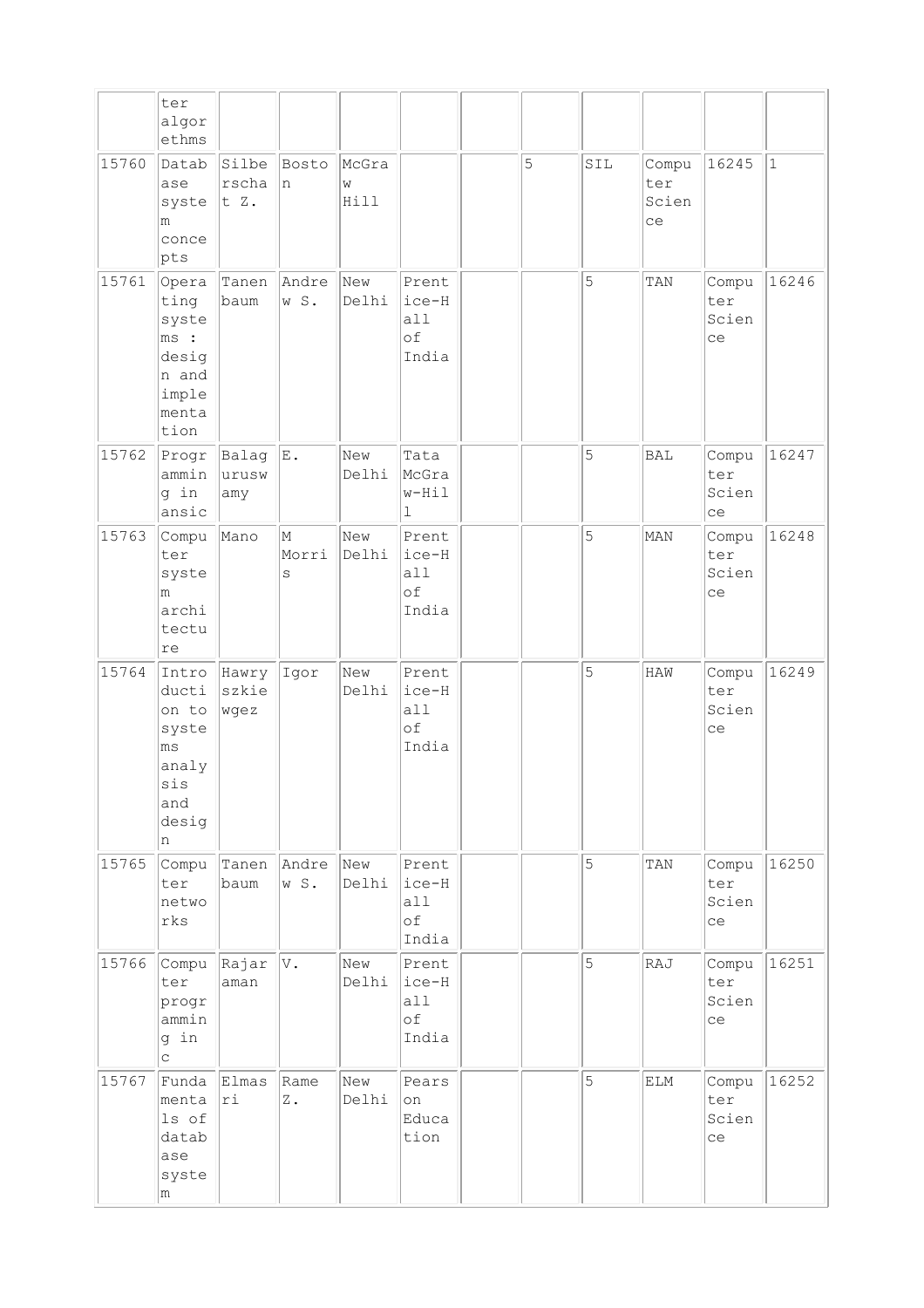| 16673 | Elect<br>ronic<br>devic<br>es<br>and<br>circu<br>it<br>theor<br>y           | Boyle<br>stad          | Rober<br>t L                       | New<br>Delhi   | Prent<br>ice -<br>Hall<br>of<br>India    |              |                    | 621.3<br>815                                          | BOY | Compu<br>ter<br>Scien<br>ce | 17179 |
|-------|-----------------------------------------------------------------------------|------------------------|------------------------------------|----------------|------------------------------------------|--------------|--------------------|-------------------------------------------------------|-----|-----------------------------|-------|
| 16674 | Micro<br>proce<br>ssor<br>archi<br>tectu<br>re                              | proga                  | & amp                              | appli<br>catio | Gaonk<br>ar                              | Rames<br>h S | Mumba<br>$\dot{1}$ | Penra<br>m<br>Inter<br>natio<br>nal<br>Publi<br>shing |     |                             | 4.16  |
| 16675 | Digit<br>a1<br>logic<br>and<br>compu<br>ter<br>desig<br>n                   | Mano                   | M<br>Morri<br>S                    | New<br>Delhi   | Prent<br>ice -<br>Hall<br>of<br>India    |              |                    | $\overline{4}$                                        | MAN | Compu<br>ter<br>Scien<br>ce | 17181 |
| 16676 | Netwo<br>rk<br>analy<br>sis                                                 | Valke<br>nburg         | M E<br>Van                         | New<br>Delhi   | Prent<br>ice -<br>Hall<br>of<br>India    |              |                    | 621.3<br>851                                          | VAL | Compu<br>ter<br>Scien<br>ce | 17182 |
| 16700 | Compu<br>ter<br>progr<br>ammin<br>g in<br>С                                 | Rajar<br>aman          | V                                  | New<br>Delhi   | Prent<br>ice -<br>Hall<br>of<br>India    |              |                    | 5.1                                                   | RAJ | Compu<br>ter<br>Scien<br>ce | 17206 |
| 16701 | Digit Mano<br>a1<br>logic<br>and<br>compu<br>ter<br>desig<br>n              |                        | $\vert_{\mathbb{M}}$<br>Morri<br>S | New<br>Delhi   | Prent<br>$ ice -$<br>Hall<br>of<br>India |              |                    | $\overline{4}$                                        | MAN | Compu<br>ter<br>Scien<br>ce | 17207 |
| 16702 | Intro<br>ducti<br>on to<br>syste<br>ms<br>analy<br>sis<br>and<br>desig<br>n | Hawry<br>szkie<br>wycz | Igor                               | New<br>Delhi   | Prent<br>ice -<br>Hall<br>оf<br>India    |              |                    | 4                                                     | HAW | Compu<br>ter<br>Scien<br>ce | 17208 |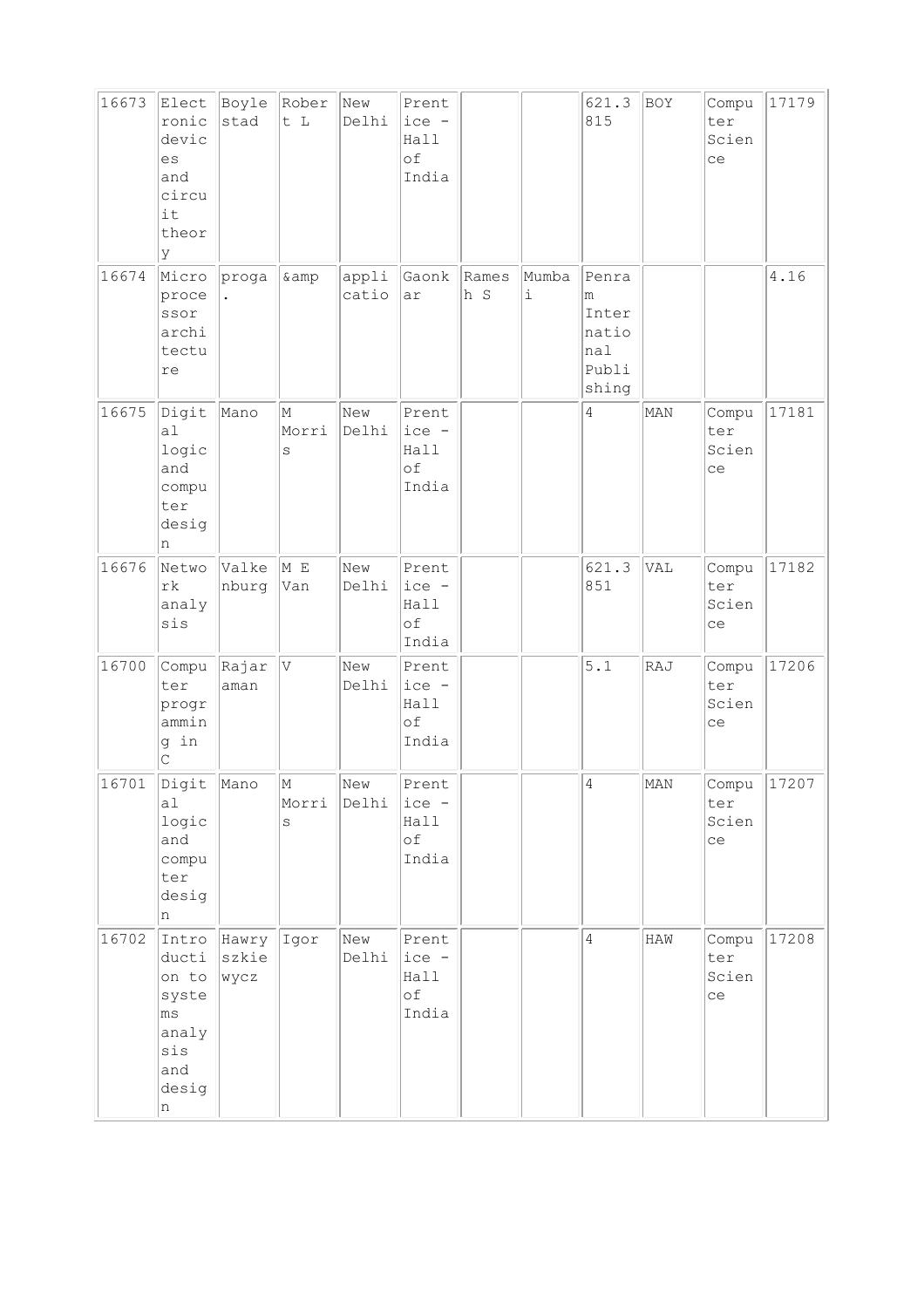| 16703 | An<br>intro<br>ducti<br>on to<br>opera<br>ting<br>syste<br>ms                     | Deite<br>ı    | Harve<br>y M  | New<br>Delhi | Pears<br>on<br>Educa<br>tion             |  | 5.43           | DEI        | Compu<br>ter<br>Scien<br>ce | 17209 |
|-------|-----------------------------------------------------------------------------------|---------------|---------------|--------------|------------------------------------------|--|----------------|------------|-----------------------------|-------|
| 16704 | Fortr<br>an 77<br>and<br>numer<br>ical<br>metho<br>ds                             | Xavie<br>r    | C             | New<br>Delhi | New<br>Age<br>Inter<br>natio<br>nal      |  | 5.1            | XAV        | Compu<br>ter<br>Scien<br>ce | 17210 |
| 16705 | Compl<br>ete<br>guide<br>to<br><b>DOS</b><br>6.22                                 | Norto<br>n    | Peter         | New<br>Delhi | Techm<br>edia                            |  | $\overline{4}$ | $\rm{NOR}$ | Compu<br>ter<br>Scien<br>ce | 17211 |
| 16706 | An<br>intro<br>ducti<br>on to<br>datab<br>ase<br>syste<br>ms                      | Date          | $C$ J         | New<br>Delhi | Pears<br>on<br>Educa<br>tion             |  | 5.74           | DATA       | Compu<br>ter<br>Scien<br>ce | 17212 |
| 16707 | Compu<br>ter<br>netwo<br>rks                                                      | Tanen<br>baum | Andre<br>w S  | New<br>Delhi | Prent<br>$ ice -$<br>Hall<br>of<br>India |  | 4.6            | TAN        | Compu<br>ter<br>Scien<br>ce | 17213 |
| 16708 | Compu<br>ter<br>netwo<br>rks                                                      | Tanen<br>baum | Andre<br> w S | New<br>Delhi | Prent<br>ice -<br>Hall<br>оf<br>India    |  | 4.6            | TAN        | Compu<br>ter<br>Scien<br>ce | 17214 |
| 16709 | An<br>integ<br>rated<br>appro<br>ach<br>to<br>softw<br>are<br>engin<br>eerin<br>g | Jalot<br>e    | Panka<br>Ė    | New<br>Delhi | Naros<br>a Pub<br>House                  |  | 5.1            | JAL        | Compu<br>ter<br>Scien<br>ce | 17215 |
| 16710 | Funda<br>menta<br>ls of<br>datab<br>ase<br>syste<br>ms                            | Elmsa<br> ri  | Ramez         | New<br>Delhi | Pears<br>on<br>Educa<br>tion             |  | 5.74           | ELM        | Compu<br>ter<br>Scien<br>ce | 17216 |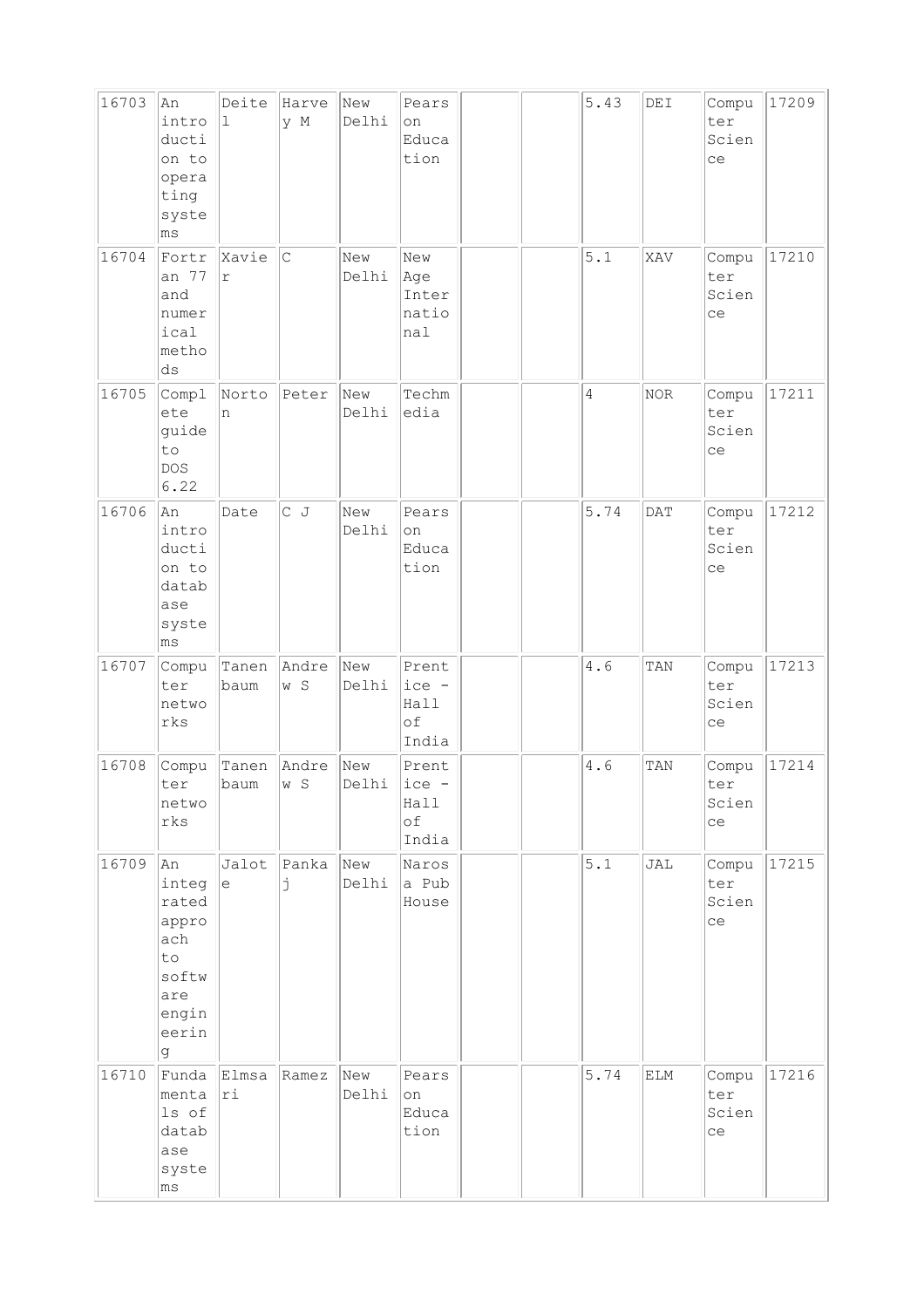| 16711 | Funda<br>menta<br>ls of<br>data<br>struc<br>tures                   | Horow<br>itz                          | Ellis                 | New<br>Delhi | Galgo<br>tia<br><b>Books</b><br>ource |                                 |            | 5.73       | HOR            | Compu<br>ter<br>Scien<br>ce  | 17217                       |
|-------|---------------------------------------------------------------------|---------------------------------------|-----------------------|--------------|---------------------------------------|---------------------------------|------------|------------|----------------|------------------------------|-----------------------------|
| 16844 | An<br>Intro<br>ducti<br>on to<br>Compu<br>ters<br>& amp             | Compu<br>ter<br>Progr<br>ammin<br> g  | Dr.<br>Datta          | N.           | Kolka<br>ta                           | Shree<br>dhar<br>Praka<br>shani |            |            | $\overline{4}$ | DAT                          | Compu<br>ter<br>Scien<br>ce |
| 16845 | An<br>Intro<br>ducti<br>on to<br>Compu<br>ters<br>& amp             | Compu<br>ter<br>Progr<br>ammin<br>lg. | $\text{Dr.}$<br>Datta | N.           | Kolka<br>ta                           | Shree<br>dhar<br>Praka<br>shani |            |            | $\overline{4}$ | DAT                          | Compu<br>ter<br>Scien<br>ce |
| 16846 | An<br>Intro<br>ducti<br>on to<br>Compu<br>ters<br>& amp             | Compu<br>ter<br>Progr<br>ammin<br>l q | Dr.<br>Datta          | N.           | Kolka<br>ta                           | Shree<br>dhar<br>Praka<br>shani |            |            | $\overline{4}$ | DATA                         | Compu<br>ter<br>Scien<br>ce |
| 17396 | Compu<br>ter<br>archi<br>tectu<br>re<br>and<br>organ<br>izati<br>on | Hayes                                 | John<br>p             | Bosto<br>n   | WCB/M<br>cGraw<br>Hill                |                                 |            | 4          |                | Compu<br>ter<br>Scien<br>ce  | 17989                       |
| 17398 | Compu<br>ter<br>archi<br>tectu<br>re<br>and<br>logic<br>desig<br>n  | Barte<br>$\epsilon$                   | Thoma<br>s C          | New<br>York  | McGra<br>W<br>Hill                    | 1991                            |            | 004.2<br>3 | BAR            | Compu<br>ter<br>Scien<br>ce  | 18006                       |
| 17399 | Switc<br>hing<br>and<br>finit<br>le<br>autom<br>ata<br>theor<br>lУ  | Kohav<br>i                            | Zvi.                  | New<br>Delhi | Tata<br>McGra<br>W<br>Hill            | 2004                            | 199.0<br>0 | 511.3<br>5 | KOH            | Compu<br>ter<br>scien<br>ce. | 18007                       |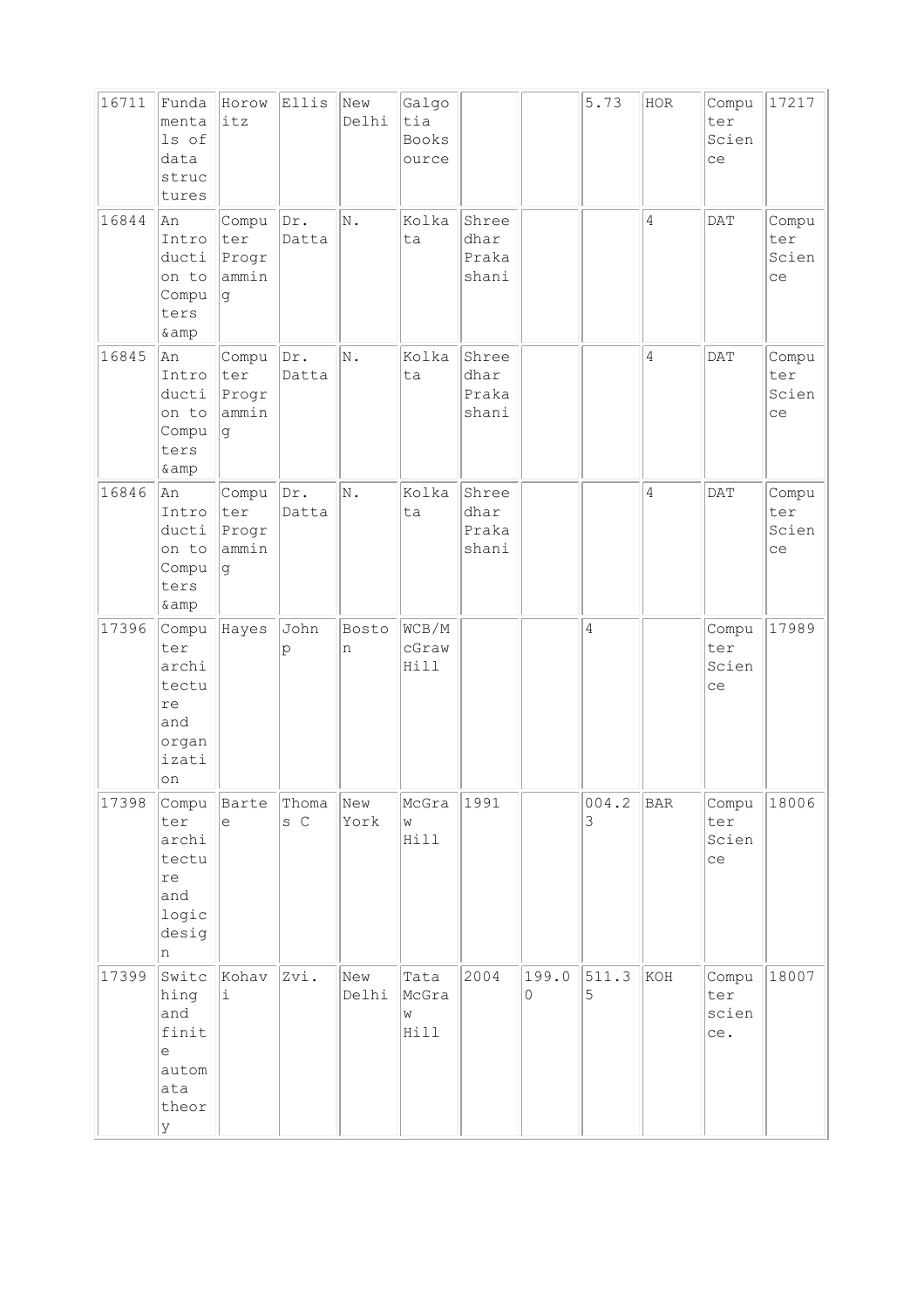| 17400 | SQL                                                                                                                  | PL/SQ<br>$L$ :<br>the<br>progr<br>ammin<br>đ<br>langu<br>age<br>of<br>oracl<br>е | Bayro<br>SS   | Ivan.        | New<br>Delhi                        | <b>BPB</b><br>Publi<br>catio<br>ns | 2005       | 360.0<br>$\Omega$ | 001.6<br>424  | BAY                          | Compu<br>ter<br>Scien<br>ce |
|-------|----------------------------------------------------------------------------------------------------------------------|----------------------------------------------------------------------------------|---------------|--------------|-------------------------------------|------------------------------------|------------|-------------------|---------------|------------------------------|-----------------------------|
| 17401 | Digit<br>a1<br>logic<br>and<br>compu<br>ter<br>desig<br>n                                                            | Mano                                                                             | M.Mor<br>ris  | New<br>Delhi | Prent<br>ice<br>Hall<br>of<br>India | 2004                               | 225.0<br>0 | 001.6<br>4        | MAN           | Compu<br>ter<br>Scien<br>ce. | 18009                       |
| 17402 | Compu<br>ter<br>progr<br>ammin<br>g in<br>Fortr<br>an 77                                                             | Rajar<br>aman                                                                    | V.            | New<br>Delhi | Prent<br>ice<br>Hall<br>оf<br>India | 2004                               | 175.0<br>0 | 001.6             | RAJ           | Compu<br>ter<br>Scien<br>ce. | 18010                       |
| 17403 | Data<br>struc<br>tures<br>using<br>c and<br>$C++$                                                                    | Langs<br>am                                                                      | Yedid<br>yah. | New<br>Delhi | Prent<br>ice<br>Hall<br>оf<br>India | 2004                               | 250.0<br>0 | 001.6<br>42       | LAN           | Compu<br>ter<br>Scien<br>ce. | 18011                       |
| 17404 | Peter<br>norto<br>n's<br>guide<br>to<br>windo<br>WS<br>95/NT<br>$\overline{4}$<br>progr<br>ammin<br>g<br>with<br>MFC | McGre<br>gor                                                                     | Rober<br>t W. | New<br>Delhi | Prent<br>ice<br>Hall<br>оf<br>India | 1999                               | 525.0<br>0 | 001.6             | $ {\tt MCG} $ | Compu<br>ter<br>Scien<br>ce  | 18012                       |
| 17405 | Compu<br>ter<br>progr<br>ammin<br>g in<br>$\mathsf C$                                                                | Rajar<br>aman                                                                    | V.            | New<br>Delhi | Prent<br>ice<br>Hall<br>οf<br>India | 2004                               | 150.0<br>0 | 001.6             | RAJ           | Compu<br>ter<br>Scien<br>ce. | 18013                       |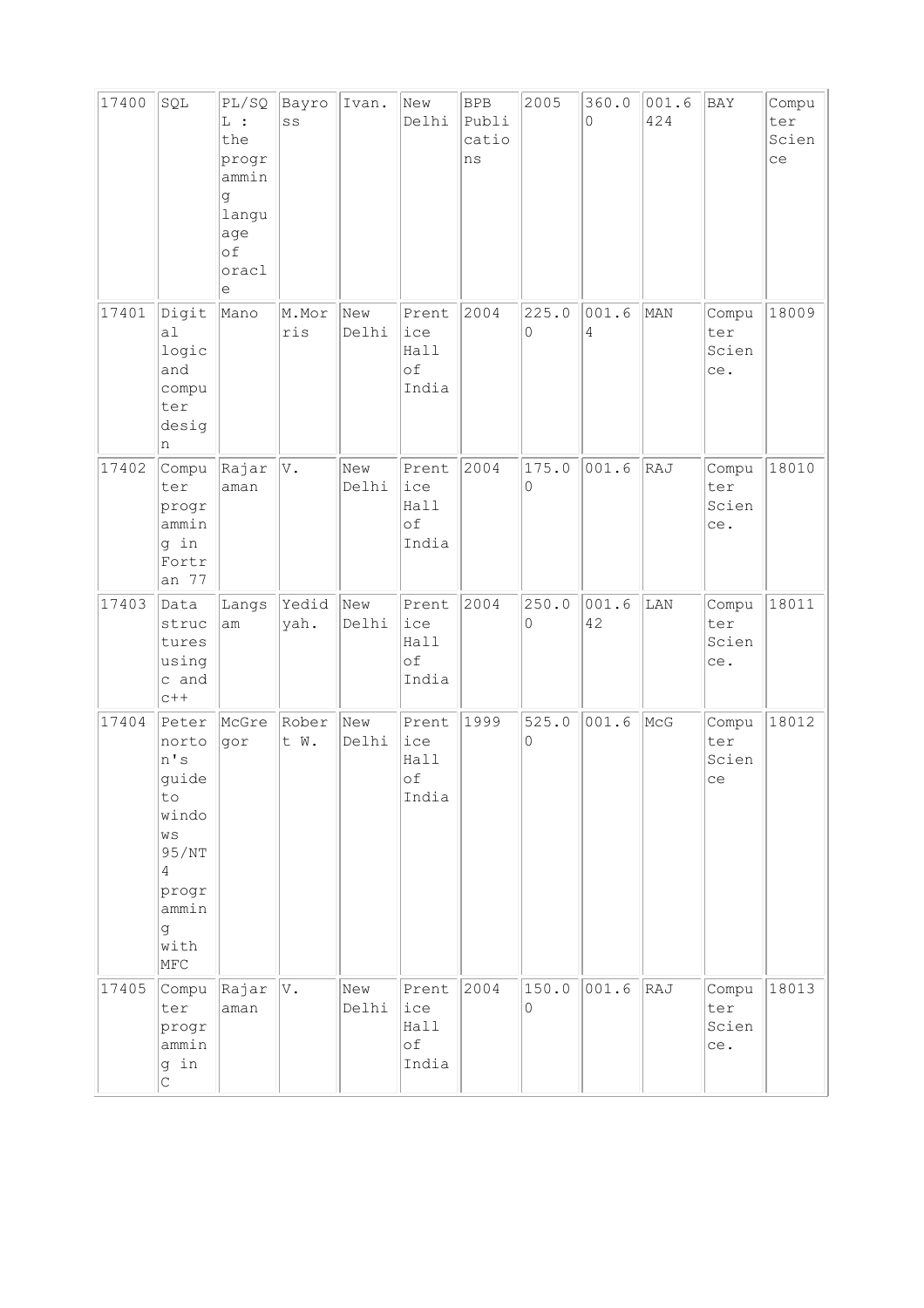| 17406 | An<br>integ<br>rated<br>appro<br>ach<br>to<br>softw<br>are<br>engin<br>eerin<br>g                                 | Jalot<br>$\mathrel{\mathop{\mathrm{e}}\nolimits}$ | Panka<br>j     | New<br>Delhi | Naros<br>a<br>Publi<br>shing<br>House |      |            | $\overline{4}$ |            | Compu<br>ter<br>Scien<br>ce  | 18014 |
|-------|-------------------------------------------------------------------------------------------------------------------|---------------------------------------------------|----------------|--------------|---------------------------------------|------|------------|----------------|------------|------------------------------|-------|
| 17407 | Graph<br>theor<br>ly<br>with<br>appli<br>catio<br>ns to<br>engin<br>eerin<br>g and<br>compu<br>ter<br>scien<br>ce | Deo                                               | Narsi<br>ngh   | New<br>Delhi | Prent<br>ice<br>Hall<br>of<br>India   |      |            | 4              |            | Compu<br>ter<br>Scien<br>ce  | 18015 |
| 17408 | Theor<br>y and<br>probl<br>ems<br>of<br>data<br>struc<br>tures                                                    | Lipsc<br>hutz                                     | Seymo<br>ur.   | New<br>Delhi | Tata<br>McGra<br>W<br>Hill            | 2004 | 199.0<br>0 | 001.6          | LIP        | Compu<br>ter<br>Scien<br>ce  | 18016 |
| 17409 | Syste<br>m<br>softw<br>are :<br>an<br>intro<br>ducti<br>on to<br>syste<br>m<br>progr<br>ammin<br>lg.              | Beck                                              | Lelan<br>d L.  | Delhi        | Pears<br>on<br>Educa<br>tion          | 2004 | 299.0<br>0 | 001            | <b>BEC</b> | Compu<br>ter<br>Scien<br>ce. | 18017 |
| 17757 | Data<br>commu<br>nicat<br>ion<br>and<br>netwo<br>rking                                                            | Forou<br>zan                                      | Behro<br>uz A. | New<br>Delhi | Tata<br>McGra<br>W<br>Hill            | 2005 |            | 004.6          | FOR        | Compu<br>ter<br>scien<br>ce. | 18420 |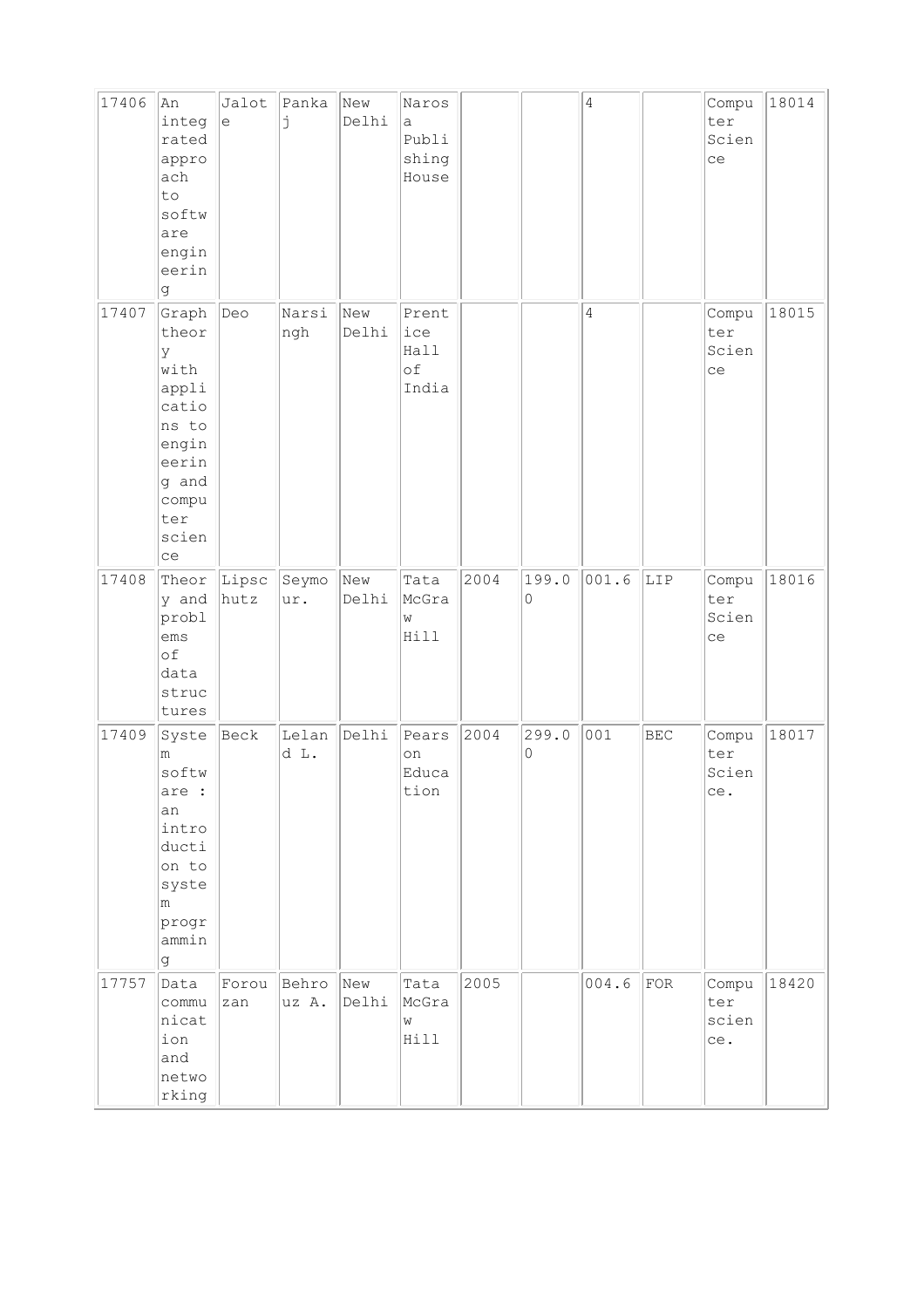| 17758 | Data<br>commu<br>nicat<br>ion<br>and<br>netwo<br>rking | Forou<br>zan                                                                     | Behro<br>uz A.                   | New<br>Delhi | Tata<br>McGra<br>W<br>Hill        | 2005                              |      | 004.6        | FOR            | Compu<br>ter<br>scien<br>ce. | 18421                        |
|-------|--------------------------------------------------------|----------------------------------------------------------------------------------|----------------------------------|--------------|-----------------------------------|-----------------------------------|------|--------------|----------------|------------------------------|------------------------------|
| 17759 | SQl                                                    | PL/SQ<br>$L$ :<br>The<br>progr<br>ammin<br>g<br>langu<br>age<br>of<br>oracl<br>е | Bayro<br>SS                      | Ivan.        | New<br>Delhi                      | <b>BPB</b><br>Publi<br>catio<br>n | 2005 |              | 001.6<br>424   | BAY                          | Compu<br>ter<br>scien<br>ce. |
| 17760 | SQ1                                                    | PL/SQ<br>$L$ :<br>The<br>progr<br>ammin<br>g<br>langu<br>age<br>of<br>oracl<br>е | Bayro<br>SS                      | Ivan.        | New<br>Delhi                      | <b>BPB</b><br>Publi<br>catio<br>n | 2005 | 360.0<br>0   | 001.6<br>424   | BAY                          | Compu<br>ter<br>scien<br>ce. |
| 17761 | Opera<br>ting<br>syste<br>m<br>princ<br>iples          | Silbe<br>rscha<br>tz                                                             | Abrah<br>am.                     | Hobok<br>en  | John<br>Wiley                     | 2006                              |      | 005.4<br>3   | SIL            | Compu<br>ter<br>scien<br>ce. | 18424                        |
| 17762 | Opera<br>ting<br>syste<br>m<br>princ<br>iples          | rscha<br>tz                                                                      | Silbe Abrah<br>am.               | Hobok<br>en  | John<br>Wiley                     | 2006                              |      | 005.4<br>3   | SIL            | Compu<br>ter<br>scien<br>ce. | 18425                        |
| 17763 | Under<br>stand<br>ing<br>point<br>ers<br>in C          | Kanet<br>kar                                                                     | Yasha<br>vant<br>${\mathbb P}$ . | New<br>Delhi | <b>BPB</b><br>Publi<br>catio<br>n | 2006                              |      | 001.6<br>424 | KAN            | Compu<br>ter<br>scien<br>ce. | 18426                        |
| 17764 | Under<br>stand<br>ing<br>point<br>ers<br>in C          | Kanet<br>kar                                                                     | Yasha<br>vant<br>${\mathbb P}$ . | New<br>Delhi | <b>BPB</b><br>Publi<br>catio<br>n | 2006                              |      | 001.6<br>424 | $\texttt{KAN}$ | Compu<br>ter<br>scien<br>ce. | 18427                        |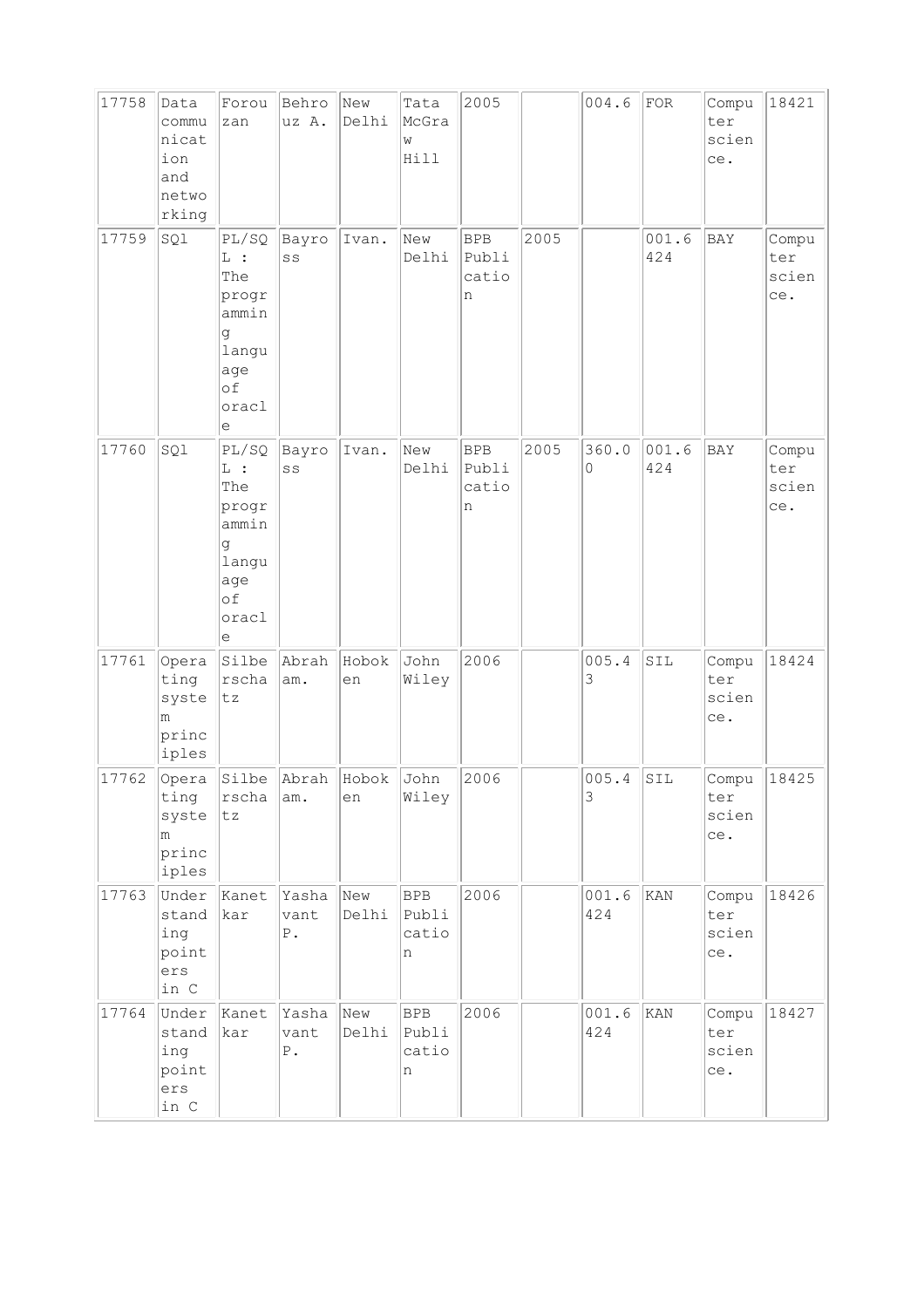| 17768 | Funda<br>menta<br>ls of<br>compu<br>ters                            | Rajar<br>aman                                | V.              | New<br>Delhi                  | Prect<br>ice<br>Hall                                              | 2005 |                | 004                     | RAJ                         | Compu<br>ter<br>scien<br>ce.                                        | 18431                                                                                                                               |
|-------|---------------------------------------------------------------------|----------------------------------------------|-----------------|-------------------------------|-------------------------------------------------------------------|------|----------------|-------------------------|-----------------------------|---------------------------------------------------------------------|-------------------------------------------------------------------------------------------------------------------------------------|
| 17769 | Funda<br>menta<br>ls of<br>compu<br>ters                            | Rajar<br>aman                                | V.              | New<br>Delhi                  | Prect<br>ice<br>Hall                                              | 2005 |                | 004                     | RAJ                         | Compu<br>ter<br>scien<br>ce.                                        | 18432                                                                                                                               |
| 19081 | Intro<br>ducti<br>on to<br>compu<br>ters                            | Norto<br>n                                   | Peter           | New<br>Delhi                  | Tata<br>McGra<br>w-Hil<br>ı                                       |      |                | 4                       | <b>NOR</b>                  | Compu<br>ter<br>scien<br>ce                                         | 22334                                                                                                                               |
| 19084 | Intro<br>ducti<br>on to<br>compu<br>ter<br>scien<br>ce              | ITL<br>Educa<br>tion<br>Solut<br>ions<br>Ltd | New<br>Delhi    | Dorli<br>ng<br>Kinde<br>rsley |                                                                   |      | $\overline{4}$ | ITL                     | Compu<br>ter<br>scien<br>ce | 22337                                                               | $1\,$                                                                                                                               |
| 19854 | Compu<br>ter<br>archi<br>tectu<br>re<br>and<br>organ<br>izati<br>on | Hayes                                        | John<br>Ρ       | New<br>Delhi                  | Tata<br>McGra<br>w-Hil<br>ı                                       | 2012 | Rs.62<br>5.00  | 004.2<br>$\overline{c}$ | HAY                         | Compu<br>ter<br>scien<br>ce<br>Compu<br>ter<br>archi<br>tectu<br>re | 23323<br>23324<br>23325<br>23326                                                                                                    |
| 19855 | Digit<br>a1<br>logic<br>and<br>compu<br>ter<br>desig<br>n           | Mano                                         | M<br>Morri<br>S | New<br>Delhi                  | Dorli<br>nq<br>Kinde<br>rsley                                     | 2012 | Rs.52<br>5.00  | 621.3<br>95             | MAN                         | Compu<br>ter<br>scien<br>ce                                         | 23327<br>23328<br>23942<br>23943<br>23944<br>23945<br>23958<br>24012<br>24013                                                       |
| 19857 | Progr<br>ammin<br>g in<br>ANSI<br>$\mathsf C$                       | Balag<br>urusa<br> my                        | E               | New<br>Delhi                  | McGra<br>W<br>Hill<br>Educa<br>tion<br>Priva<br>te<br>Limit<br>ed | 2013 | Rs.36<br>5.00  | 005.7<br>1262           | BAL                         | Compu<br>ter<br>scien<br>ce<br>Compu<br>ter<br>progr<br>ammin<br>g  | 23330<br>23331<br>23332<br>23333<br>23972<br>23973<br>23974<br>24824<br>24825<br>24826<br>24827<br>24723<br>24724<br>24040<br>24041 |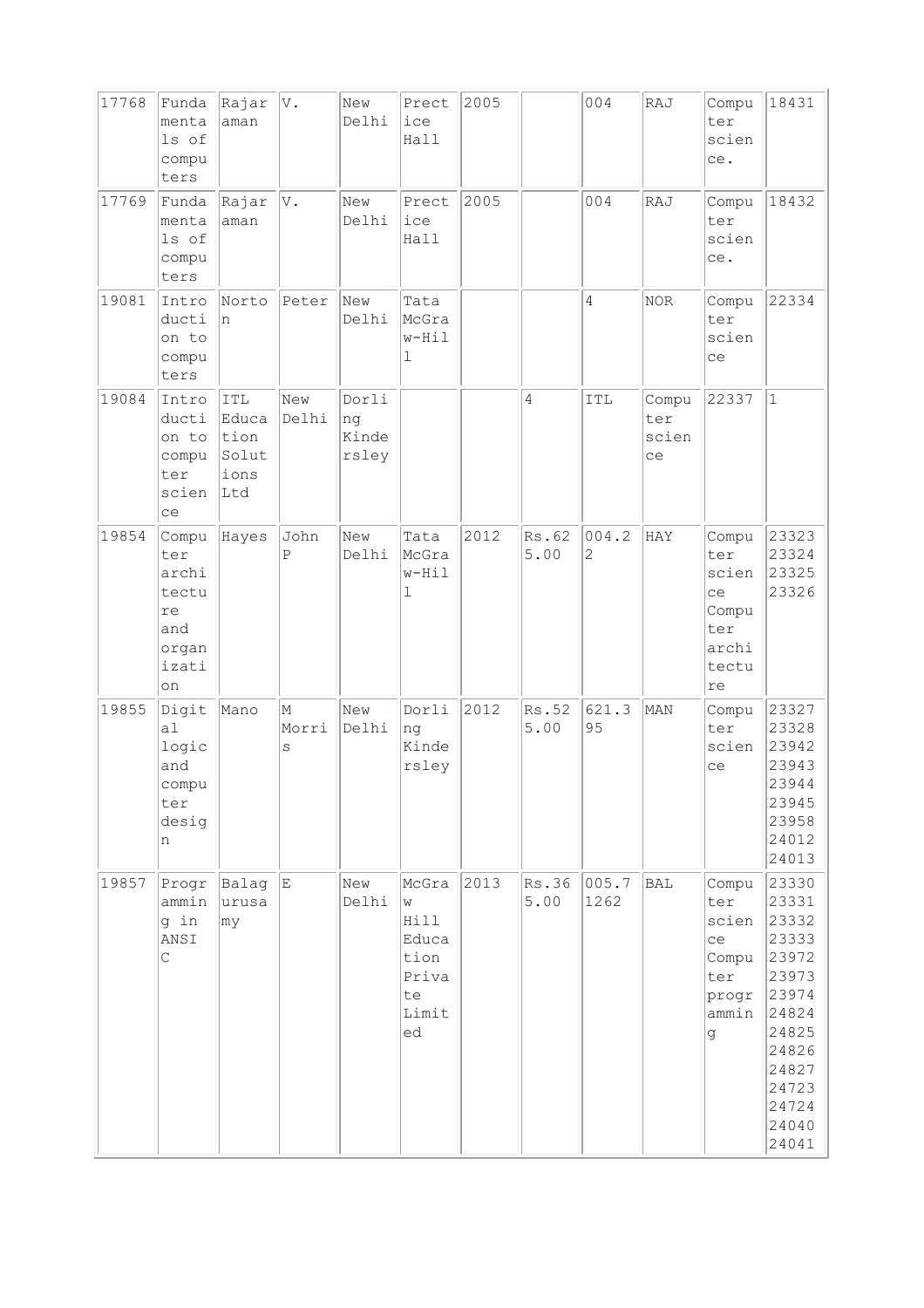| 19858 | Digit<br>a1<br>circu<br>its<br>and<br>desig<br>n                  | Saliv<br>ahana<br>n   | $\parallel$ S  | New<br>Delhi                  | Vikas<br>Pub<br>House              | 2013       | Rs.41<br>0.00 | 621.3<br>815 | SAL                          | Compu<br>ter<br>scien<br>ce<br>Digit<br>a <sub>1</sub><br>circu<br>its | 23334<br>23335<br>23937<br>23938<br>23939<br>23940<br>23941                   |
|-------|-------------------------------------------------------------------|-----------------------|----------------|-------------------------------|------------------------------------|------------|---------------|--------------|------------------------------|------------------------------------------------------------------------|-------------------------------------------------------------------------------|
| 19859 | Opera<br>ting<br>syste<br>m<br>conce<br>pts                       | Silbe<br>rscha<br> tz | Abrah<br>am    | New<br>Delhi                  | Wiley<br>India                     | 2013       | Rs.54<br>9.00 | 005.4<br>3   | SIL                          | Compu<br>ter<br>scien<br>ce<br>Opera<br>ting<br>syste<br>ms            | 23336<br>23337<br>23338<br>23339<br>23967<br>23968<br>23969<br>23970<br>23971 |
| 19860 | Let<br>us C                                                       | Kanet<br>kar          | Yasha<br>vant  | New<br>Delhi                  | <b>BPB</b><br>Publi<br>catio<br>ns | 2013       | Rs.25<br>8.00 | 005.1<br>3   | KAN                          | Compu<br>ter<br>scien<br>ce<br>Progr<br>ammin<br>q<br>langu<br>age     | 23340<br>23341<br>23342<br>23343<br>23956<br>23957<br>24705<br>24706          |
| 19861 | Compu<br>ter<br>funda<br>menta<br>$\lfloor \log n \rfloor$        | Sinha                 | Pradi<br>p K   | New<br>Delhi                  | <b>BPB</b><br>Publi<br>catio<br>ns | 2013       | Rs.28<br>2.00 | 004          | SIN                          | Compu<br>ter<br>scien<br>ce                                            | 23344<br>23345                                                                |
| 20279 | Progr<br>ammin<br>g in<br>ANSI<br>$\mathsf C$                     | Balag<br>urusa<br> my | E.             | New<br>Delhi                  | Tata<br>McGra<br>w-Hil<br>ı        | 2002       | 215.0<br>0    | 001.6<br>424 | BAL                          | Compu<br>ter<br>scien<br>ce.                                           | 19509<br>19510                                                                |
| 20282 | Unix                                                              | Das                   | Sumit<br>abha. | New<br>Delhi                  | Tata<br>McGra<br>w-Hil<br>1        | 2007       | 325.0<br>0    | 001.6<br>424 | DAS                          | Compu<br>ter<br>scien<br>ce.                                           | 19514<br>19515                                                                |
| 20283 | Funda<br>menta<br>ls of<br>datab<br>ase<br>syste<br>$ \text{ms} $ |                       | New<br>Delhi   | Dorli<br>ng<br>Kinde<br>rsley | 2008                               | 365.0<br>0 | 001.6         | ELM          | Compu<br>ter<br>scien<br>ce. | 19511                                                                  | $\mathbf{1}$                                                                  |
| 20284 | Intro<br>ducti<br>on to<br>datab<br>ase<br>syste<br>m             | Date                  | CJ.            | New<br>Delhi                  | Dorli<br>ng<br>Kinde<br>rsley      | 2008       | 399.0<br>0    | 001.6        | <b>DAT</b>                   | Compu<br>ter<br>scien<br>ce.                                           | 19513                                                                         |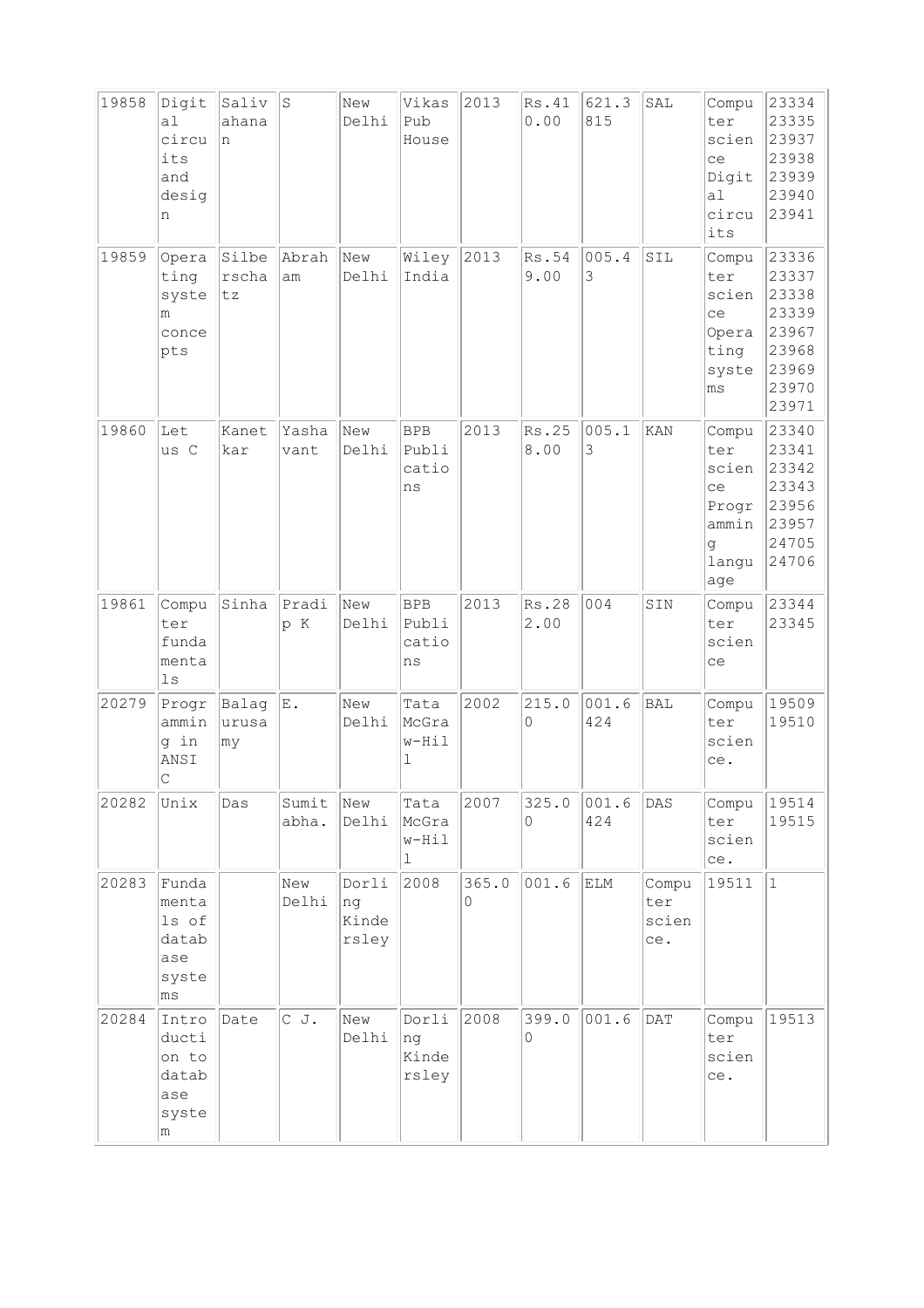| 20285 | Progr<br>ammin<br>g<br>with<br>C                                                                  | Gottf<br>ried         | Byron New<br>$\mathtt{S}$ .     | Delhi        | Tata<br>McGra<br>w-Hil<br>1          | 2007 | 299.0<br>0 |                         |     | Compu<br>ter<br>scien<br>ce.      | 19512                                     |
|-------|---------------------------------------------------------------------------------------------------|-----------------------|---------------------------------|--------------|--------------------------------------|------|------------|-------------------------|-----|-----------------------------------|-------------------------------------------|
| 20286 | Visua<br>ı<br>basic<br>6<br>progr<br>ammin<br>g                                                   | Holzn<br>er           | Steve<br>n.                     | New<br>Delhi | Dream<br>tech<br>Press               | 2003 | 479.0<br>0 | 001.6<br>42             | HOL | Compu<br>ter<br>scien<br>ce.      | 19505<br>19506                            |
| 20288 | Funda<br>menta<br>ls of<br>compu<br>ter<br>syste<br>m and<br>progr<br>ammin<br>g<br>techn<br>ique | Mukho<br>padhy<br> ay | Asok<br>Kumar<br>$\bullet$      | Kolka<br>ta  | Kalim<br>ata<br>Pusta<br>kalay<br>а  | 2007 | 220.0<br>0 | 001.6<br>42             | MUK | Compu<br>ter<br>scien<br>ce.      | 18711<br>18712<br>18713<br>18714          |
| 20295 | Let<br>us C                                                                                       | Kanet<br>kar          | Yashv<br>ant<br>$P \cdot \cdot$ | New<br>Delhi | <b>BPB</b><br>Publi<br>catio<br>ns   | 2007 | 198.0<br>0 | 001.6<br>424            | KAN | Compu<br>ter<br>scien<br>ce.      | 18656<br>18657<br>20005<br>20006<br>20007 |
| 20296 | Data<br>struc<br>tures<br>using<br>C and<br>$C++$                                                 | Langs<br>am           | Yedid<br>yah.                   | New<br>Delhi | Dorli<br>ng<br>Kinde<br>rsley        | 2007 | 250.0<br>0 | 001.6<br>42             | LAN | Compu<br>ter<br>scien<br>ce.      | 20008                                     |
| 20297 | Data<br>struc<br>tures                                                                            | hutz                  | Lipsc Seymo New<br>ur.          | Delhi McGra  | Tata<br>w-Hil<br>ı                   | 2008 | 221.0<br>0 | $ 001.6 $ LIP           |     | Compu<br>ter<br>scien<br>ce.      | 19507<br>19508                            |
| 20298 | Compu<br>ter<br>syste<br>m<br>archi<br>tectu<br>$\mathtt{re}$                                     | Mano                  | M<br>Morri<br>$\texttt{s}$ .    | New<br>Delhi | Prent<br>ice-H<br>a11<br>оf<br>India | 2005 | 210.0<br>0 | 001.6<br>4              | MAN | Compu 20009<br>ter<br>scien<br>ce | 20010                                     |
| 20299 | Digit<br>al<br>logic<br>and<br>compu<br>ter<br>desig<br>n                                         | Mano                  | M<br>Morri<br>$\rm s$ .         | New<br>Delhi | Prent<br>ice-H<br>a11<br>оf<br>India | 2007 | 225.0<br>0 | 001.6<br>$\overline{4}$ | MAN | Compu<br>ter<br>scien<br>ce.      | 19738                                     |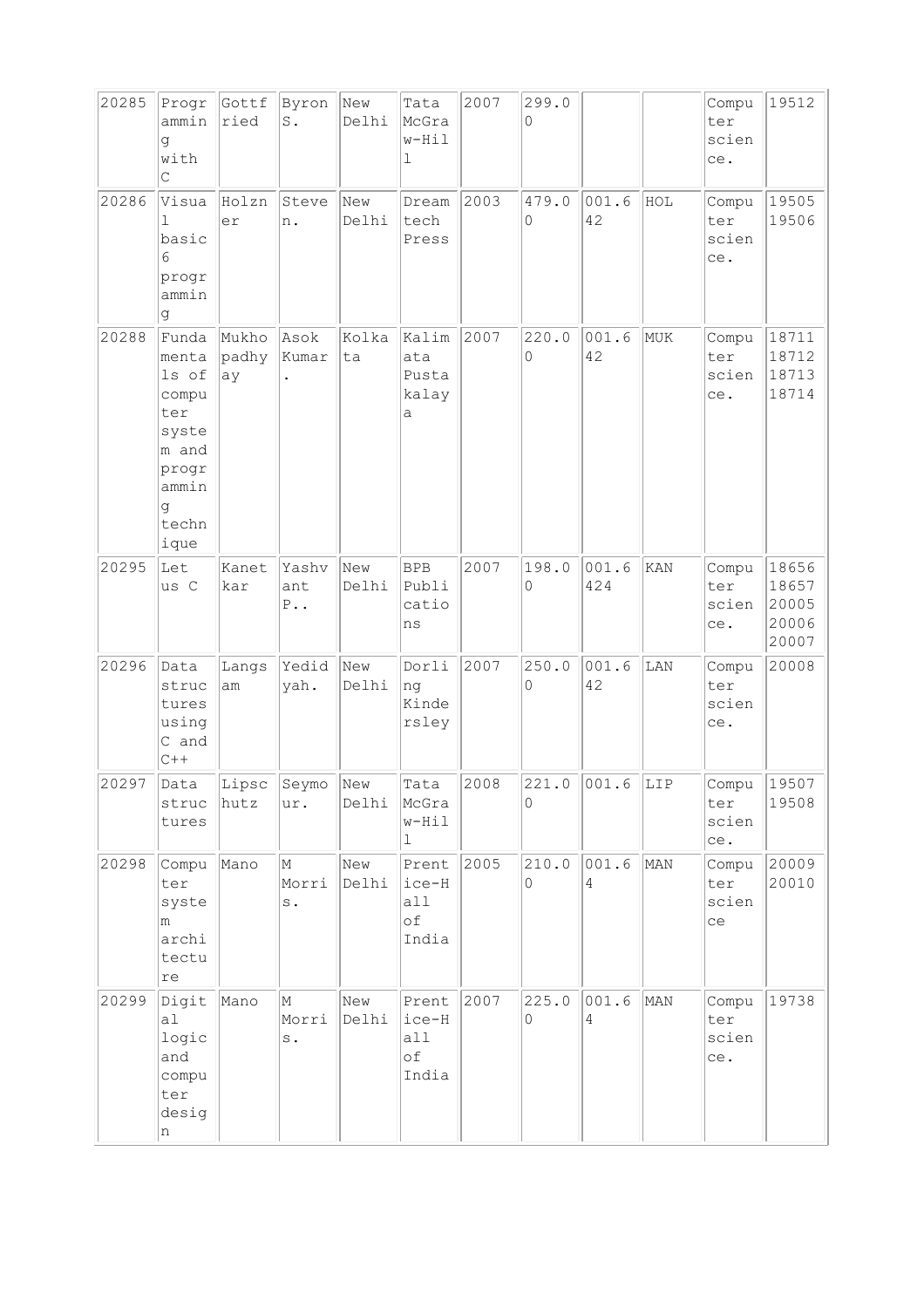| 20300 | Datab<br>ase<br>syste<br>m<br>conce<br>pts              | Silbe<br>rscha<br>tz  | Abrah<br>am.                           | Bosto<br>n   | McGra<br>w-Hil<br>ı                 | 2006 | 330.0<br>$\Omega$ | 001.6       | SIL | Compu<br>ter<br>scien<br>ce.                                       | 20013<br>20014                            |
|-------|---------------------------------------------------------|-----------------------|----------------------------------------|--------------|-------------------------------------|------|-------------------|-------------|-----|--------------------------------------------------------------------|-------------------------------------------|
| 20302 | Compu<br>ter<br>netwo<br>rks                            | Tanen<br>baum         | Andre<br>w S.                          | New<br>Delhi | Dorli<br>ng<br>Kinde<br>rsley       | 2007 | 310.0<br>0        | 001.6       | TAN | Compu<br>ter<br>scien<br>ce.                                       | 20011<br>20012                            |
| 20807 | Compu<br>ter<br>netwo<br>rks                            | Tanen<br>baum         | Andre<br>w S.                          | New<br>Delhi | Dorli<br>ng<br>Kunde<br>rsley       | 2014 | 650.0<br>$\Omega$ | 005.7<br>54 | TAN | Compu<br>ter<br>scien<br>ce<br>Netwo<br>rks.                       | 23909<br>23910<br>23911<br>23912<br>23913 |
| 20808 | Compu<br>ter<br>syste<br>m<br>archi<br>tectu<br>re      | Mano                  | М<br>Morri<br>$\mathbf s$ .            | New<br>Delhi | Dorli<br>ng<br>Kinde<br>rsley       | 2007 | 535.0<br>0        | 004.2<br>2  | MAN | Compu<br>ter<br>scien<br>ce<br>Archi<br>tectu<br>re.               | 23914<br>23915<br>23916<br>23917<br>23918 |
| 20809 | Data<br>commu<br>nicat<br>ions<br>and<br>netwo<br>rking | Forou<br>zan          | Behro<br>uz A.                         | New<br>Delhi | McGra<br>W<br>Hill<br>Educa<br>tion | 2014 | 595.0<br>0        | 004.6       | FOR | Compu<br>ter<br>scien<br>ce<br>Commu<br>nicat<br>ions.             | 23919<br>23920<br>23921<br>24002<br>24003 |
| 20810 | Data<br>struc<br>tures                                  | Lipsc<br>hutz         | Seymo<br>ur.                           | New<br>Delhi | McGra<br>W<br>Hill<br>Educa<br>tion | 2014 | 460.0<br>$\Omega$ | 005.7<br>3  | LIP | Compu<br>ter<br>scien<br>ce<br>Data<br>struc<br>tures              | 23922<br>23923<br>23924<br>23925<br>23926 |
| 20812 | Data<br>struc<br>tures<br>using<br>С                    | Bandy<br>opadh<br>yay | Samir<br>Kumar<br>$\ddot{\phantom{0}}$ | New<br>Delhi | Dorli<br>ng<br>Kinde<br>rsley       | 2009 | 475.0<br>0        | 005.7<br>3  | BAN | Compu<br>ter<br>scien<br>ce<br>Data<br>struc<br>tures<br>$\bullet$ | 23927<br>23928<br>23929<br>23930<br>23931 |
| 20816 | Datab<br>ase<br>syste<br>m<br>conce<br>pts              | Silbe<br>rscha<br>tz  | Abrah<br>am.                           | New<br>Delhi | McGra<br>W<br>Hill<br>Educa<br>tion | 2013 | 825.0<br>$\Omega$ | 005.7<br>4  | SIL | Compu<br>ter<br>scien<br>ce.<br>Datab<br>ase<br>manag<br>ement     | 23932<br>23933<br>23934<br>23935<br>23936 |